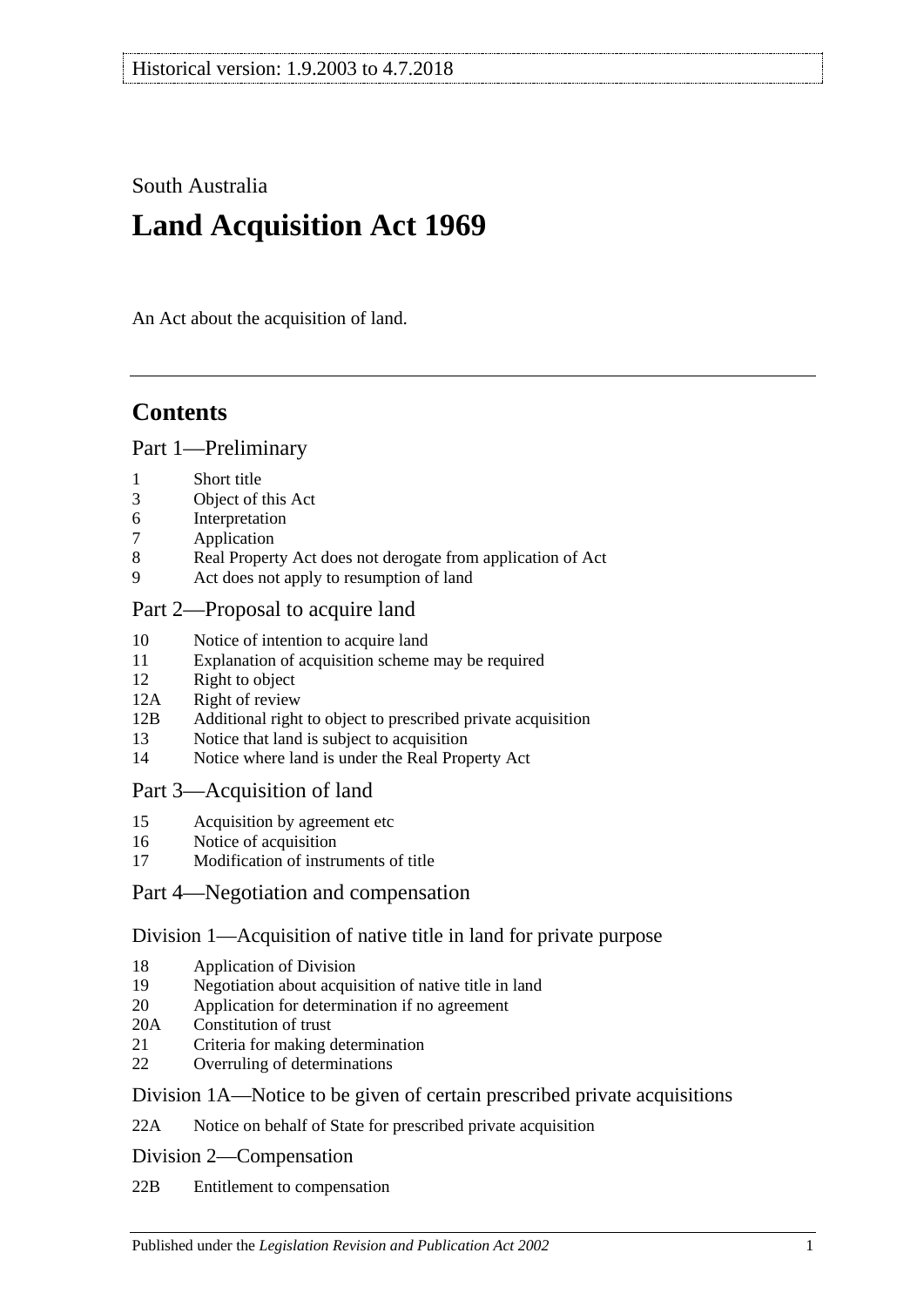23 [Negotiation of compensation](#page-16-2)

|     | $\sim$                                          |
|-----|-------------------------------------------------|
| 23A | Offer of compensation and payment into court    |
| 23B | Agreement                                       |
| 23C | Reference of matters into court                 |
| 24  | Entry into possession                           |
| 25  | Principles of compensation                      |
| 26  | Application of compensation                     |
|     | Part 5—Powers of entry and temporary occupation |
| 27  | Powers of entry                                 |
| 28  | Temporary occupation                            |
| 29  | Compensation for entry or temporary occupation  |
|     | Part 6—Miscellaneous                            |
| 30  | Powers of inspection                            |
| 31  | Giving of notice and other documents            |
| 32  | Persons of limited juristic capacity            |
| 33  | Interest                                        |
| 35  | Authority may dispose of surplus land           |
| 36  | Costs                                           |

- 36A [Recovery of compensation from Authority](#page-23-3) 37 [Summary of procedure](#page-23-4)
- 38 [Regulations](#page-23-5)

[Legislative history](#page-24-0)

#### <span id="page-1-0"></span>**The Parliament of South Australia enacts as follows:**

# **Part 1—Preliminary**

#### <span id="page-1-1"></span>**1—Short title**

This Act may be cited as the *Land Acquisition Act 1969*.

#### <span id="page-1-2"></span>**3—Object of this Act**

The object of this Act is to provide for the acquisition of land on just terms.

#### <span id="page-1-3"></span>**6—Interpretation**

(1) In this Act, unless the contrary intention appears—

#### *acquisition project* means—

- (a) the acquisition or proposed acquisition of land under this Act; and
- (b) the development or use (or the proposed or expected development or use) of the land following its acquisition;

*Authority* means the person authorised by the special Act to acquire land;

*claimant* means a person who has or asserts a claim to compensation under this Act;

*Commonwealth Registrar* means the Native Title Registrar appointed under Part 5 of the *Native Title Act 1993* (Cwth);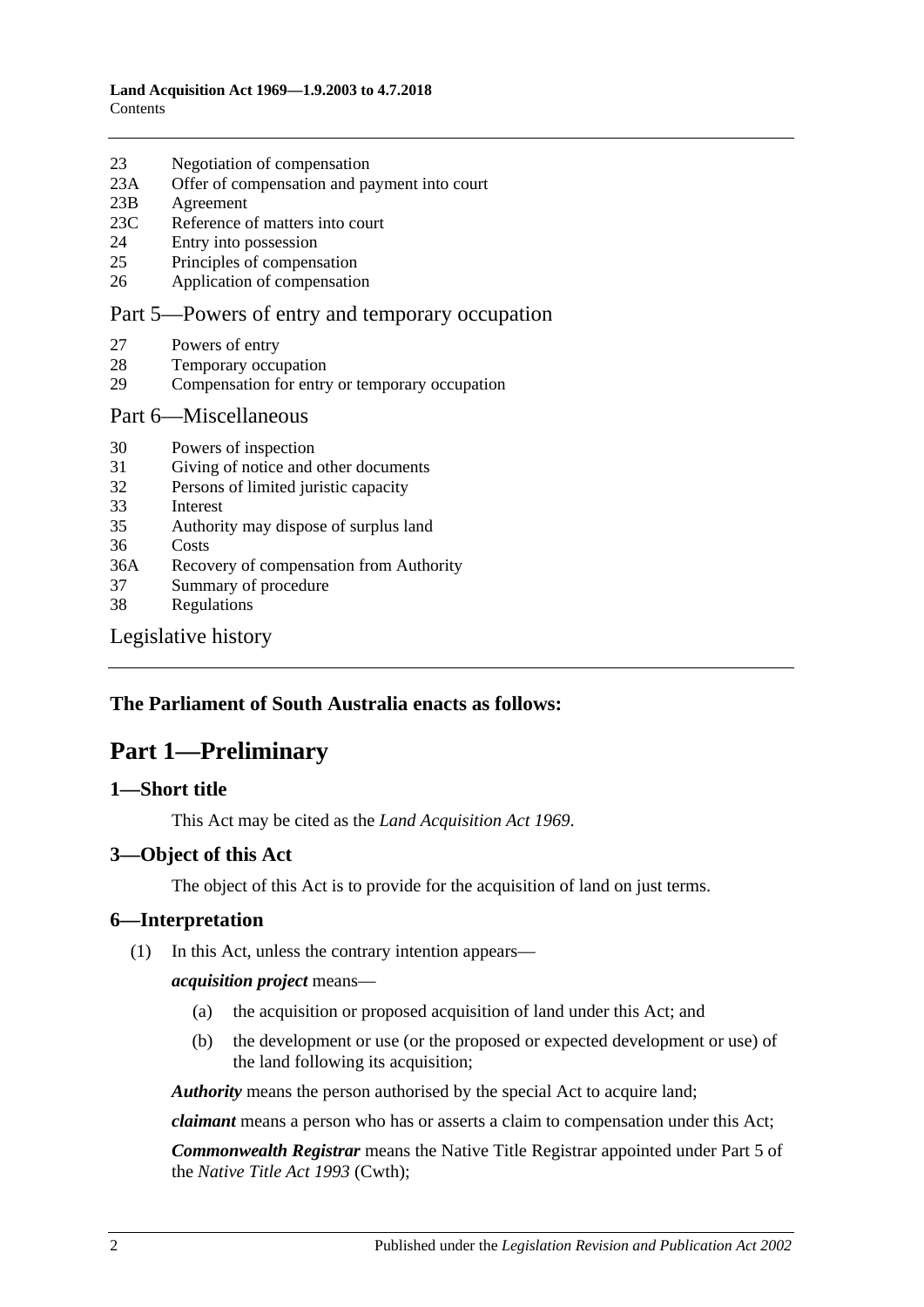*compensation* means compensation to which a person is entitled under this Act, and includes the purchase price of land purchased by agreement;

*Court* means the Land and Valuation Court;

*ERD Court* means the *Environment, Resources and Development Court* constituted under the *[Environment, Resources and Development Court Act](http://www.legislation.sa.gov.au/index.aspx?action=legref&type=act&legtitle=Environment%20Resources%20and%20Development%20Court%20Act%201993) 1993*;

*infrastructure facility* has the same meaning as in the *Native Title Act 1993* (Cwth);

*interest* in land means—

- (a) a legal or equitable estate or interest in the land; or
- (b) an easement, right, power, or privilege in, under, over, affecting, or in connection with, the land; or
- (c) native title in the land;

*interested* in relation to land, means having an interest in the land;

*land* includes an interest in land:

*native title*—for definitions relating to native title see the *[Native Title \(South](http://www.legislation.sa.gov.au/index.aspx?action=legref&type=act&legtitle=Native%20Title%20(South%20Australia)%20Act%201994)  [Australia\) Act](http://www.legislation.sa.gov.au/index.aspx?action=legref&type=act&legtitle=Native%20Title%20(South%20Australia)%20Act%201994) 1994*;

*owner* includes a person who holds native title in land;

*prescribed private acquisition* means—

- (a) an acquisition by the Crown or an instrumentality of the Crown of native title in land for the purpose of conferring rights or interests in relation to the land on a person other than the Crown or an instrumentality of the Crown so that an infrastructure facility may be provided; or
- (b) an acquisition by the Crown or an instrumentality of the Crown of native title in land wholly within a town or city for the purpose of conferring rights or interests on a person other than the Crown or an instrumentality of the Crown; or
- (c) an acquisition by the Crown or an instrumentality of the Crown of native title in land situated on the seaward side of the mean high-water mark of the sea for the purpose of conferring rights or interests on a person other than the Crown or an instrumentality of the Crown; or
- (d) an acquisition of native title in land that is neither made by the Crown or an instrumentality of the Crown nor made for the purpose of conferring rights or interests on the Crown or an instrumentality of the Crown;

#### *Registrar* means—

- (a) for all interests in land except native title—the Registrar-General;
- (b) for native title—the Registrar of the ERD Court;

*registered representative* of native title holders—see *[Native Title \(South Australia\)](http://www.legislation.sa.gov.au/index.aspx?action=legref&type=act&legtitle=Native%20Title%20(South%20Australia)%20Act%201994)  Act [1994](http://www.legislation.sa.gov.au/index.aspx?action=legref&type=act&legtitle=Native%20Title%20(South%20Australia)%20Act%201994)*;

*special Act* means the Act authorising the compulsory acquisition of land;

*subject land* means land acquired or subject to acquisition under this Act;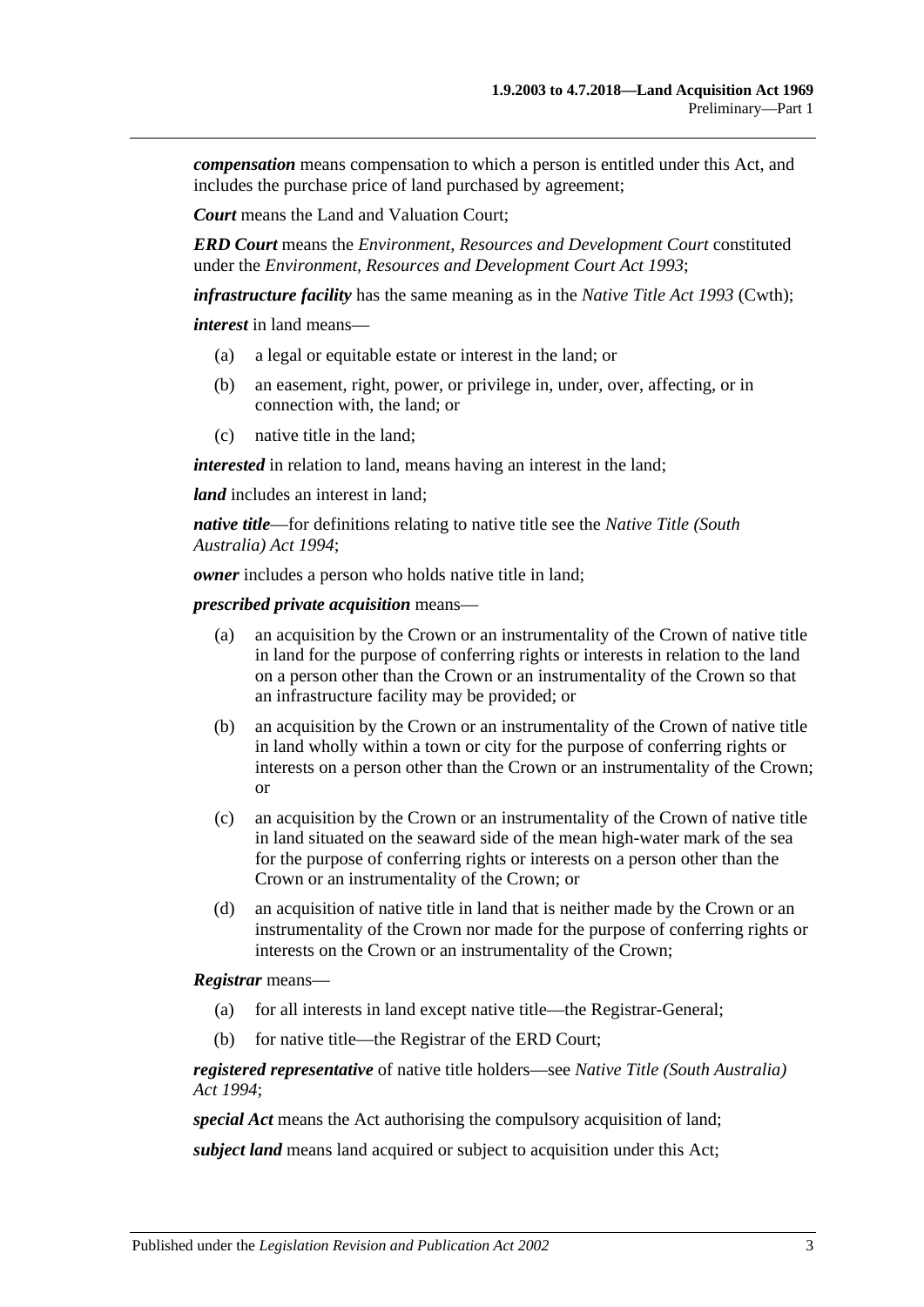*town or city* means an area in South Australia that is a town or city for the purposes of the *Native Title Act* 1993 (Cwth).<sup>1</sup>

- (2) An explanatory note to a provision of this Act forms part of the provision to which it relates.
- (3) A reference to the Crown or an instrumentality of the Crown in this Act is taken to have the same meaning as a reference to the State (so far as applicable to South Australia) in the *Native Title Act 1993* (Cwth).

#### **Note—**

1 See section 251C of that Act.

## <span id="page-3-0"></span>**7—Application**

- (1) This Act applies to and in relation to every acquisition of land authorised by a special Act.
- (1a) A special Act that authorises the compulsory acquisition of land will be taken to authorise the acquisition of land as defined by this Act.
- (2) This Act is hereby incorporated with every special Act authorising the acquisition of land, and shall be read with any such Act as one Act.
- (3) In its application to the acquisition of native title, this Act operates subject to the provisions of any relevant registered indigenous land use agreement under the *Native Title Act 1993* (Cwth).

## <span id="page-3-1"></span>**8—Real Property Act does not derogate from application of Act**

The provisions of this Act apply notwithstanding the provisions of the *[Real Property](http://www.legislation.sa.gov.au/index.aspx?action=legref&type=act&legtitle=Real%20Property%20Act%201886)  Act [1886](http://www.legislation.sa.gov.au/index.aspx?action=legref&type=act&legtitle=Real%20Property%20Act%201886)*.

## <span id="page-3-2"></span>**9—Act does not apply to resumption of land**

This Act does not apply to, or in relation to, the resumption of land pursuant to any provision of the *[Crown Lands Act](http://www.legislation.sa.gov.au/index.aspx?action=legref&type=act&legtitle=Crown%20Lands%20Act%201929) 1929* or the *[Pastoral Act](http://www.legislation.sa.gov.au/index.aspx?action=legref&type=act&legtitle=Pastoral%20Act%201936) 1936*.

# <span id="page-3-3"></span>**Part 2—Proposal to acquire land**

## <span id="page-3-4"></span>**10—Notice of intention to acquire land**

- (1) If the Authority proposes to acquire land (other than native title), the Authority must give a notice of intention to acquire the land to each person whose interest in the land is subject to acquisition, or such of those persons as, after diligent inquiry, become known to the Authority.
- <span id="page-3-5"></span>(2) If the Authority proposes to acquire native title in land, the Authority must—
	- (a) if there is a native title declaration for the land—give notice of intention to acquire the land to the registered representative of the native title holders and the relevant representative Aboriginal body;
	- (b) if there is no native title declaration for the land—
		- (i) give a notice of intention to acquire the land to all persons who hold, or may hold, native title in the land;  $1$  and
		- (ii) in a case to which [Part 4 Division 1](#page-12-1) applies—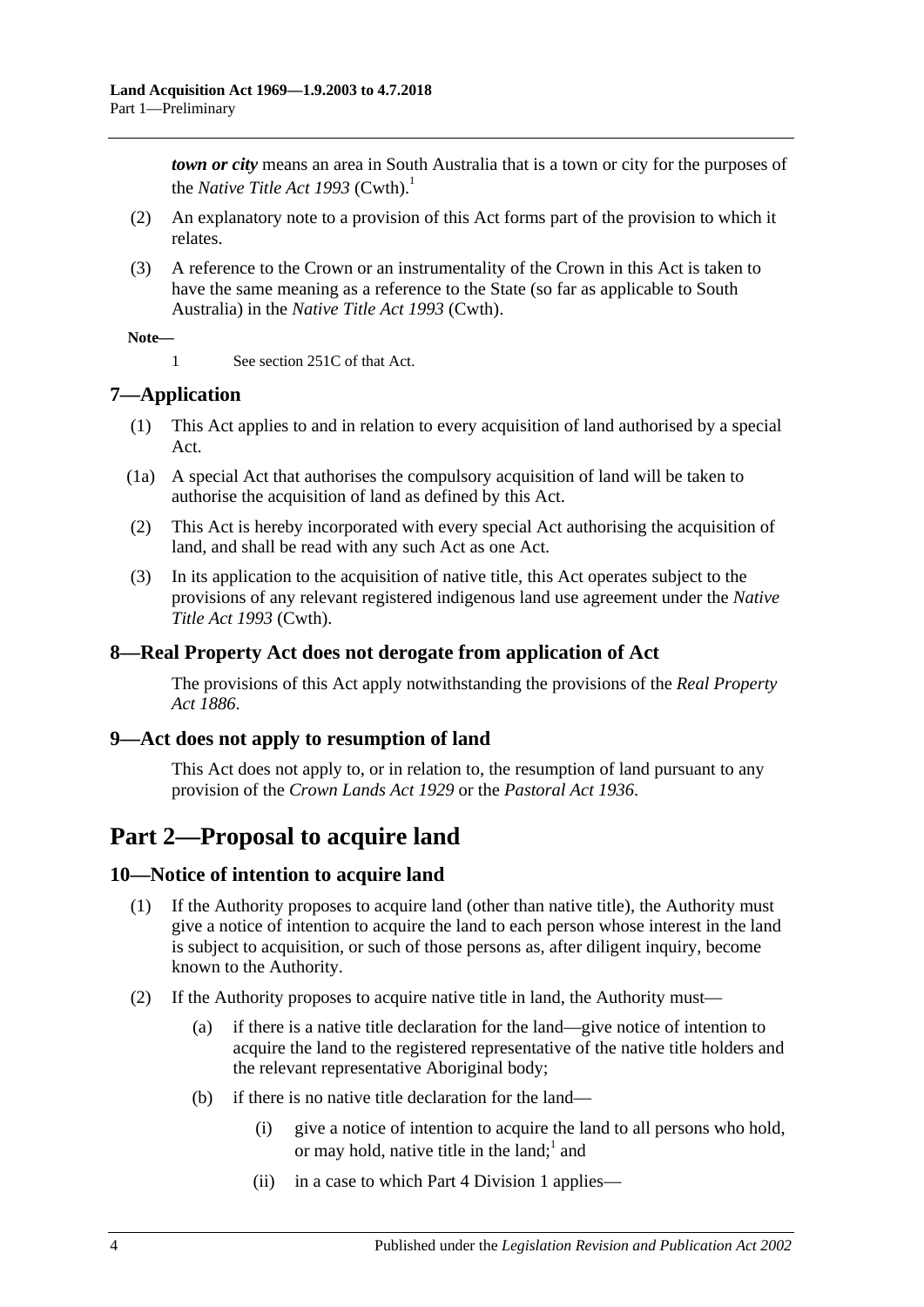- (A) give a copy of the notice of intention to acquire the land to the Registrar of the ERD Court and the Commonwealth Registrar; and
- (B) as soon as practicable after completing all requirements for service of the notice, give the Registrar of the ERD Court, the Commonwealth Registrar, the relevant representative Aboriginal body and any other prescribed persons a statutory declaration
	- specifying the steps that have been taken to effect service, the date of each step, and when the requirements for service were completed; and
	- exhibiting any supporting materials required under the regulations.
- (3) The notice of intention to acquire the land must comply with the following requirements:
	- (a) it must define the subject land with reasonable particularity; and
	- (b) if [Part 4 Division 1](#page-12-1) applies to the proposed acquisition—it must include a statement that Aboriginal groups who are not registered, and have not applied for registration, under the law of the State or the Commonwealth as holders of or claimants to native title in the land but want to participate in the negotiations must take the necessary steps under that law to become native title parties in relation to the relevant land within three months after service of the notice; and
	- $(c)$  if—
		- (i) the Authority is the Crown or an instrumentality of the Crown; and
		- (ii) the Authority proposes to acquire native title; and
		- (iii) the Authority does not propose to acquire the land for the purpose of conferring rights or interests on someone other than the Crown or an instrumentality of the Crown,

it must state that the purpose of the acquisition is to confer rights or interests in relation to the land on the Crown or an instrumentality of the Crown.

- (4) If the Authority changes the boundaries of the land it proposes to acquire in any respect, the Authority must immediately serve a notice of amendment to the notice of intention to acquire the land on the same persons and in the same way as the notice of intention to acquire.
- (5) However, a notice of amendment need not be given to a person who was given notice of intention to acquire the land if—
	- (a) the notice of intention to acquire was given because the person held an interest in the land and the person no longer holds that interest; or
	- (b) the notice of intention to acquire was given because the person claimed to hold an interest in the land and—
		- (i) the claim has been abandoned; or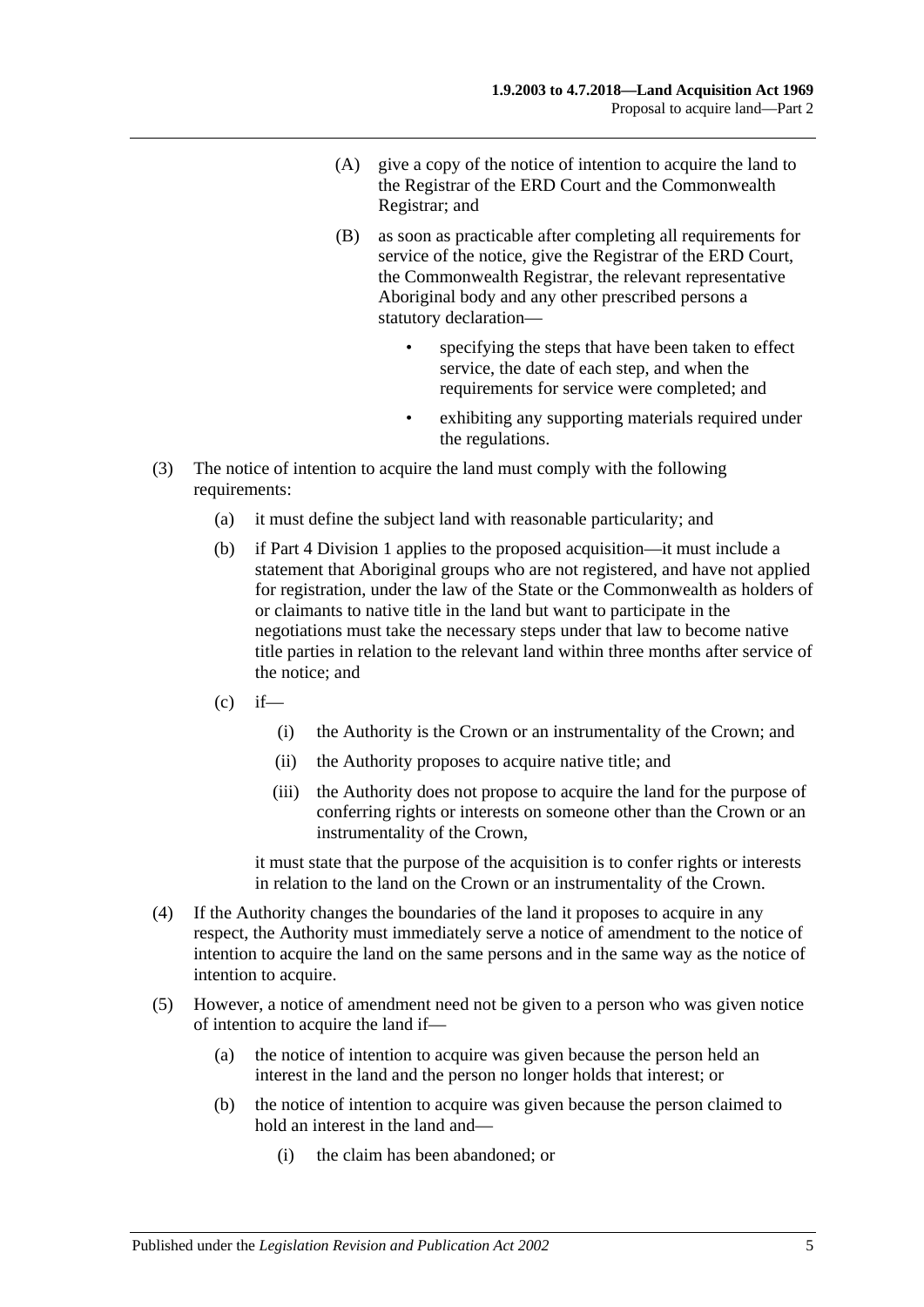- (ii) a court has determined the claim and found that the claimant has no interest in the land.
- (6) A notice of intention to acquire land does not bind the Authority to acquire the subject land.

**Note—**

1 For method of service see Part 5 *[Native Title \(South Australia\) Act](http://www.legislation.sa.gov.au/index.aspx?action=legref&type=act&legtitle=Native%20Title%20(South%20Australia)%20Act%201994) 1994*.

#### <span id="page-5-0"></span>**11—Explanation of acquisition scheme may be required**

- (1) A person who has an interest in the subject land may, within 30 days after notice of intention to acquire the land is given, require the Authority, by written notice—
	- (a) to give an explanation of the reasons for acquisition of the land; and
	- (b) to provide reasonable details of any statutory scheme in accordance with which the land is to be acquired.
- (2) For the purposes of this section—
	- (a) the registered representative of claimants to, or holders of, native title in land is taken to have an interest in that land; and
	- (b) the relevant representative Aboriginal body is taken to have an interest in the land if—
		- (i) the land is native title land; and
		- (ii) there is no native title declaration for the land; and
		- $(iii)$ 
			- (A) there are no registered representatives of claimants to native title in the land; or
			- (B) an Aboriginal group that claims to hold native title in the land and for which there is no registered representative has, in accordance with the regulations, authorised the representative Aboriginal body to act on its behalf.
- (3) The Authority may furnish the explanation and details by letter, or by making available models, plans, specifications or other relevant materials relating to the statutory land acquisition scheme.

#### <span id="page-5-2"></span><span id="page-5-1"></span>**12—Right to object**

- (1) A person who has an interest in the subject land may within 30 days after notice of intention to acquire the land is given or, if an explanation of the reasons for the acquisition is required, within 30 days after the explanation was provided, by written notice—
	- (a) request the Authority not to proceed with the acquisition of the subject land; or
	- (b) request an alteration in the boundaries of the subject land; or
	- (c) request that a particular part of the subject land be not acquired, or that further land be acquired.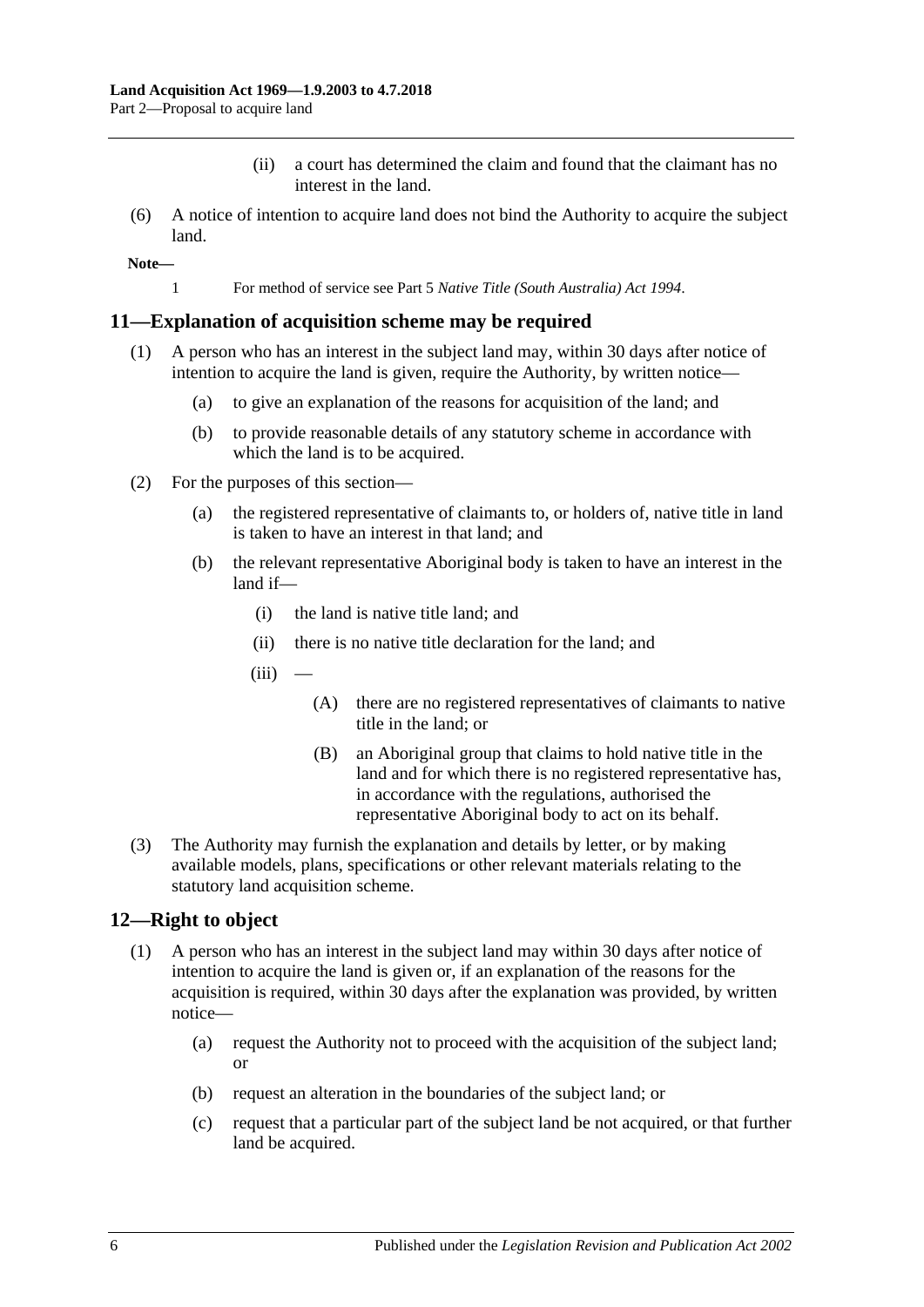- (2) For the purposes of this section—
	- (a) the registered representative of claimants to, or holders of, native title in land is taken to have an interest in that land; and
	- (b) the relevant representative Aboriginal body is taken to have an interest in the land if—
		- (i) the land is native title land; and
		- (ii) there is no native title declaration for the land; and
		- $(iii)$ 
			- (A) there are no registered representatives of claimants to native title in the land; or
			- (B) an Aboriginal group that claims to hold native title in the land and for which there is no registered representative has, in accordance with the regulations, authorised the representative Aboriginal body to act on its behalf.
- (3) A request may be made under [subsection](#page-5-2) (1)—
	- (aa) on the ground that acquisition of the land or a particular part of the land is not necessary for the purposes of carrying out the undertaking to which the acquisition relates; or
	- (a) on the ground that acquisition of the land or carrying out the purposes for which the acquisition is proposed would—
		- (i) seriously impair an area of scenic beauty; or
		- (ii) destroy, damage or interfere with an Aboriginal site within the meaning of the *[Aboriginal Heritage Act](http://www.legislation.sa.gov.au/index.aspx?action=legref&type=act&legtitle=Aboriginal%20Heritage%20Act%201988) 1988*; or
		- (iii) destroy or impair a site of architectural, historic or scientific interest; or
		- (iv) prejudice the conservation of flora or fauna that should be conserved in the public interest; or
		- (v) prejudice some other public interest; or
	- (b) on some other ground stated in the request.
- (4) The Authority must consider any request made to it under this section and must, within 14 days after receipt of the request, serve notice in writing on the person by whom the request was made, indicating whether it accedes to, or refuses, the request.

#### <span id="page-6-0"></span>**12A—Right of review**

- (1) A person who makes a request under [section](#page-5-1) 12 in relation to a proposed acquisition may, within 7 days of being served with a notice indicating that the Authority has refused the request, or within such longer period as the Minister may in his or her absolute discretion allow in any particular case, apply in writing to the Minister for a review of the decision.
- (2) An application for review must be made in a manner and form determined by the Minister.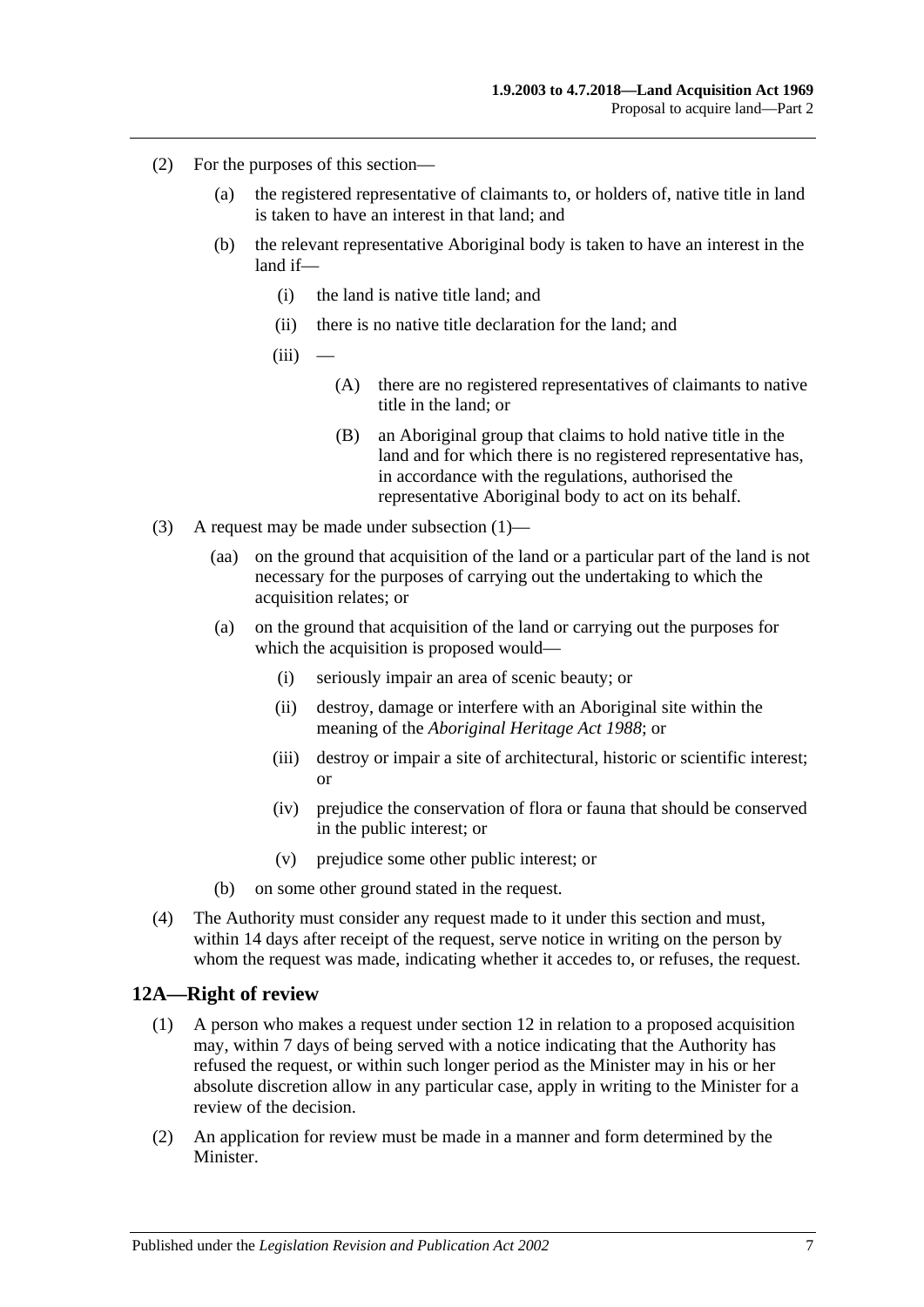- (3) On receiving an application under this section the Minister will conduct the review or will appoint a suitable person to conduct the review on the Minister's behalf.
- (4) The merits or otherwise of the undertaking to which the proposed acquisition relates cannot be called into question in a review under this section.
- (5) The person conducting a review under this section may conduct the review in such manner as he or she thinks fit, including the holding of public hearings if he or she thinks appropriate.
- (6) If the Minister conducts the review, it must be completed within 14 days of the Minister's receipt of the application.
- (7) If the review is conducted by a person on the Minister's behalf, the review must be completed, and the reviewer's report furnished to the Minister, within 14 days of his or her appointment.
- (8) On completion of a review, the Minister may confirm, vary or reverse the decision the subject of the review.
- (9) A decision made on a review, or the manner in which a review is conducted, is not itself subject to review by a court or tribunal.
- (10) In this section—

*Minister* means the Minister responsible for the administration of the Act under which the Authority in question is empowered to make the proposed acquisition.

## <span id="page-7-1"></span><span id="page-7-0"></span>**12B—Additional right to object to prescribed private acquisition**

- (1) Native title parties may, by written notice to the Minister, object to a prescribed private acquisition so far as it affects their registered native title rights.
- (2) An objection under [subsection](#page-7-1) (1) must be made within two months after notice of intention to acquire the land is given or, if an explanation of the reasons for the acquisition is required, within two months after the explanation is provided.
- (3) The Minister must consult any native title parties who object under [subsection](#page-7-1) (1) about ways of minimising the impact of the acquisition project on registered native title rights and, if relevant, access to the land.
- (4) The Attorney-General must, at the request of a native title party who has made an objection under this section, appoint an independent person or body to hear the objection.

#### **Example—**

The Attorney-General might appoint a Judge of the ERD Court or a native title commissioner to hear the objection.

- (5) Before making such an appointment, the Attorney-General must consult the Minister and the native title party.
- (6) If the independent person or body hearing an objection under this section makes a determination upholding the objection, or that contains conditions about the acquisition that relate to registered native title rights, the determination must be complied with unless—
	- (a) the Minister responsible for indigenous affairs is consulted; and
	- (b) the consultation is taken into account; and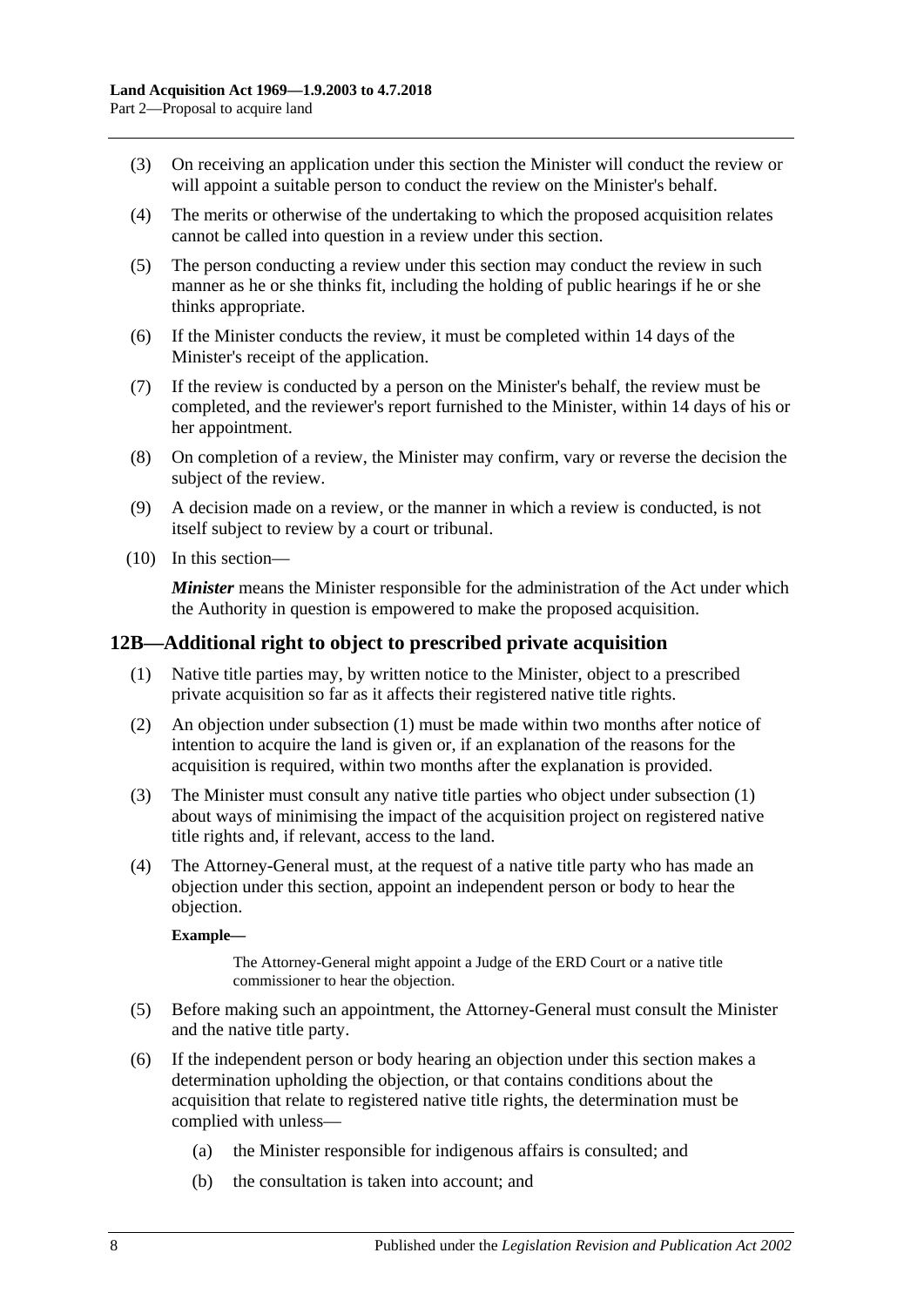- (c) it is in the interests of the State not to comply with the recommendation.
- (7) For the purposes of this section—

*determination* includes recommendation;

*in the interests of the State* includes—

- (a) for the social or economic benefit of the State (including Aboriginal peoples); and
- (b) in the interests of the relevant region or locality in the State;

*Minister* means the Minister responsible for the administration of the Act under which the Authority in question is empowered to make the proposed acquisition.

**Note—**

Compare section 24MD(6B) of the *Native Title Act 1993* (Cwth).

#### <span id="page-8-0"></span>**13—Notice that land is subject to acquisition**

- (1) This section applies only in respect of land that—
	- (a) has not been brought under the provisions of the *[Real Property Act](http://www.legislation.sa.gov.au/index.aspx?action=legref&type=act&legtitle=Real%20Property%20Act%201886) 1886*; and
	- (b) is not native title land.
- <span id="page-8-2"></span>(2) Where a notice of intention to acquire land has been served upon any person, that person shall not enter into any transaction in respect of the subject land without first disclosing the fact that the notice of intention to acquire the land has been served upon him.
- (3) If any contract or agreement in relation to the land is entered into without disclosure as required by [subsection](#page-8-2) (2) of this section, the contract or agreement shall be voidable at the option of the person to whom disclosure should have been made.
- <span id="page-8-3"></span>(4) The Authority may lodge a copy of a notice of intention to acquire land at the General Registry Office and may, by instrument in writing served upon any person, require him to deliver up to the Registrar any instrument evidencing his interest in the subject land.
- (5) If a person upon whom a notice has been served under [subsection](#page-8-3) (4) of this section, fails, without reasonable excuse, to deliver up within the time specified in the notice, any instrument that he is required by the notice to deliver up to the Registrar, he shall be guilty of an offence and liable to a penalty, not exceeding one hundred dollars, and whether or not he is convicted of an offence under this subsection, he shall not be entitled to receive any compensation until the instrument has been delivered up to the Registrar.

#### <span id="page-8-1"></span>**14—Notice where land is under the Real Property Act**

- (1) This section applies only in respect of land that has been brought under the provisions of the *[Real Property Act](http://www.legislation.sa.gov.au/index.aspx?action=legref&type=act&legtitle=Real%20Property%20Act%201886) 1886*.
- (2) The Authority shall cause a copy of each notice of intention to acquire land to be served upon the Registrar who shall thereupon enter a caveat upon the title to the subject land forbidding all dealings with the land without the consent in writing of the Authority.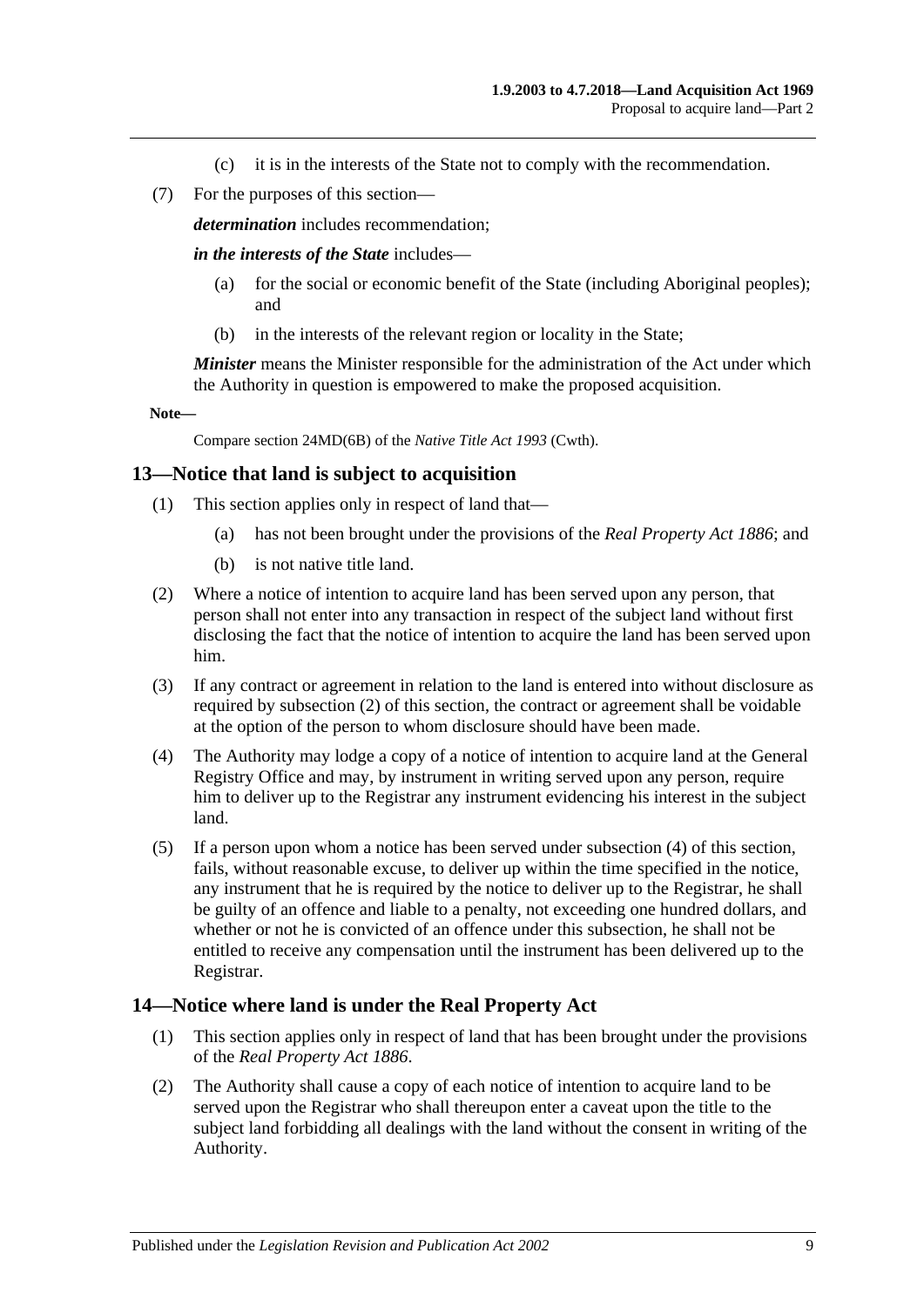(3) The Authority shall, where it has determined not to proceed with the acquisition of land, or is presumed so to have determined under the provisions of this Act, forthwith make written application to the Registrar for withdrawal of a caveat entered pursuant to this section and the Registrar shall withdraw the caveat accordingly.

# <span id="page-9-0"></span>**Part 3—Acquisition of land**

## <span id="page-9-1"></span>**15—Acquisition by agreement etc**

- (1) The Authority may, at any time after the service of a notice of intention to acquire land, and before the publication of a notice of acquisition in respect of the land, acquire the subject land by agreement.<sup>1</sup>
- (2) Notwithstanding the fact that a notice of intention to acquire land has been served upon any person, the Authority may decline to proceed with the acquisition of the subject land.
- (3) If the Authority decides not to proceed with the acquisition of land, it must give notice of the decision to the same persons and in the same way as the notice of intention to acquire the land but notice need not be given to a person who was given notice of intention to acquire the land if—
	- (a) the notice was given because the person held an interest in the land and the person no longer holds that interest; or
	- (b) the notice was given because the person claimed to hold an interest in the land and—
		- (i) the claim has been abandoned; or
		- (ii) a court has determined the claim and found that the claimant has no interest in the land.
- <span id="page-9-3"></span>(4) If the Authority does not acquire land within 18 months or a longer period fixed under [subsection](#page-9-2) (4a), it will be presumed that the Authority has decided not to proceed with the acquisition and the land cannot then be acquired by the Authority unless a further notice of intention to acquire the land is given.
- <span id="page-9-2"></span>(4a) The period for acquisition of the land may be extended as follows:
	- (a) the Authority may, by agreement with the interested parties, extend the period by agreement;
	- (b) the Court (ie the Land and Valuation Court) may, on application by the Authority or an interested party, extend the period;
	- (c) in the case of a proposed acquisition of native title—
		- (i) the ERD Court may, on application by the Authority or an interested party, extend the period;
		- (ii) the Minister may, by notice in the Gazette, extend the period if satisfied that the extension is necessary to allow adequate time for negotiation.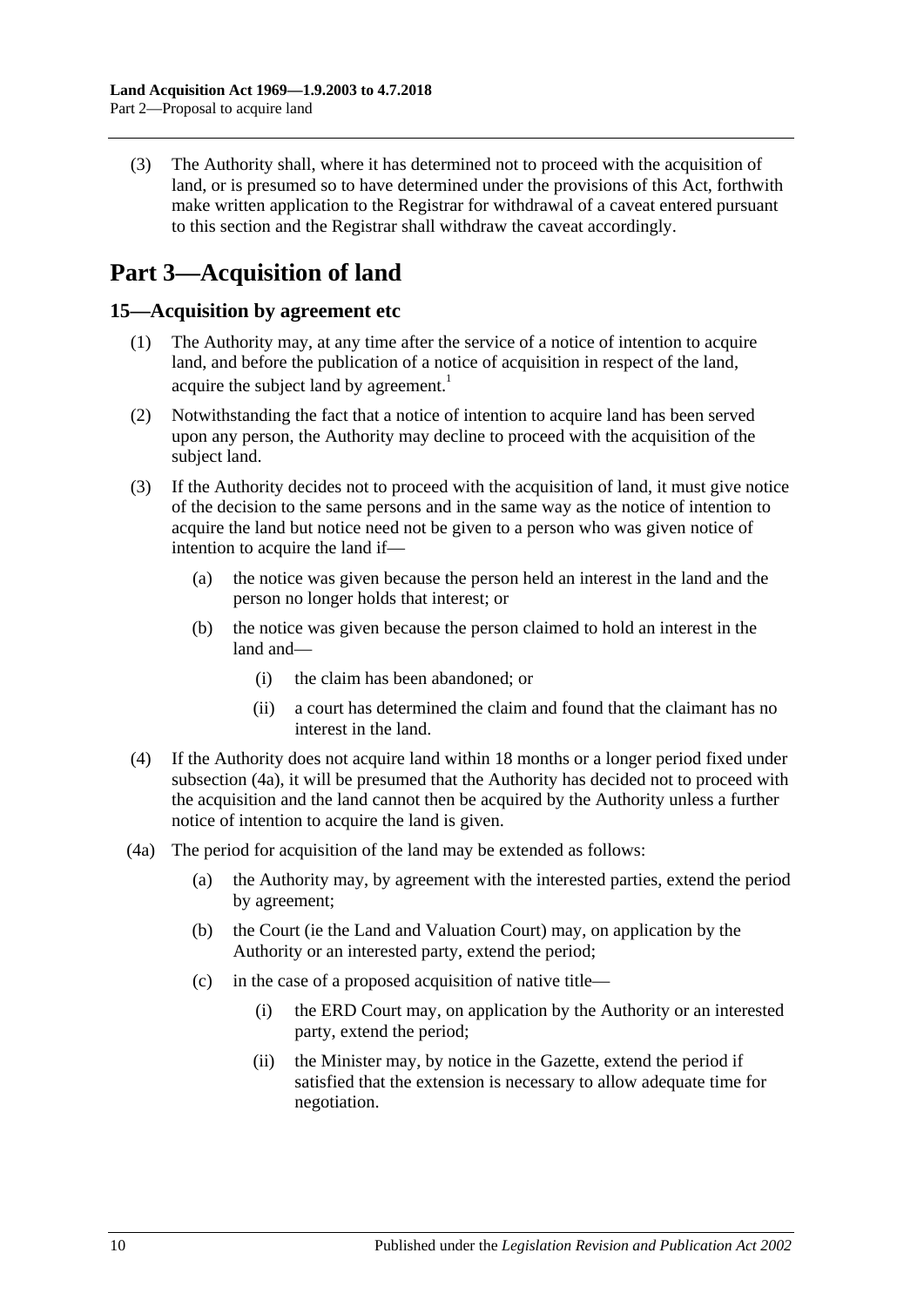- <span id="page-10-1"></span>(5) If the Authority decides, or is presumed to have decided, not to proceed with the acquisition of land, a person interested in the land may, within 6 months after notice of the decision is given, or the decision is presumed to have been made, by written notice to the Authority, claim compensation.
- (5a) A native title party registered as a claimant to native title in land has sufficient interest in the land to bring a claim for compensation under [subsection](#page-10-1) (5).
- <span id="page-10-2"></span>(6) If, three months after notice is given under [subsection](#page-10-1) (5), the Authority and the claimant are not agreed on whether the claimant is entitled to compensation, or the amount of the compensation, either party may refer the matter to the Court for determination.
- (7) On reference of a matter under [subsection](#page-10-2) (6), the Court may determine whether the claimant has an interest in the subject land and, if so, the amount of compensation that should be paid for—
	- (a) disturbance to the use or enjoyment of the land resulting from the proposed acquisition; and
	- (b) costs and expenses reasonably incurred by the claimant in consequence of the proposed acquisition.

**Note—**

1 If, in a case to which [Part 4 Division 1](#page-12-1) applies, the Authority is to acquire native title in land by agreement, the agreement may include a statement to the effect that the surrender of native title under the agreement is intended to extinguish the native title. See section 24MD(2A) of the *Native Title Act 1993* (Cwth).

## <span id="page-10-0"></span>**16—Notice of acquisition**

- (1) Subject to this  $Act^1$ , the Authority may, at least three months after the last occasion on which a notice of intention to acquire was given but before the period for acquisition of the land comes to an end<sup>2</sup>, publish a notice of acquisition in the Gazette.
- (2) On publication of the notice of acquisition—
	- (a) the land vests in the Authority to the extent of the interest specified in the notice; and
	- (b) a mortgage, charge, encumbrance, trust or other interest affecting the land (except native title) is, to the extent it affects the land subject to the acquisition, discharged; and
	- (c) if a residual interest remains after the acquisition, the interest is modified to the extent required by the acquisition. $3$
- (3) The land acquired under this section may be an easement, right, power, or privilege that did not previously exist as such in, under, over, or in connection with, land.
- (4) A notice of acquisition must define the subject land as accurately as is reasonably practicable.
- (5) The Authority must have the notice of acquisition published in a newspaper circulating generally throughout the State.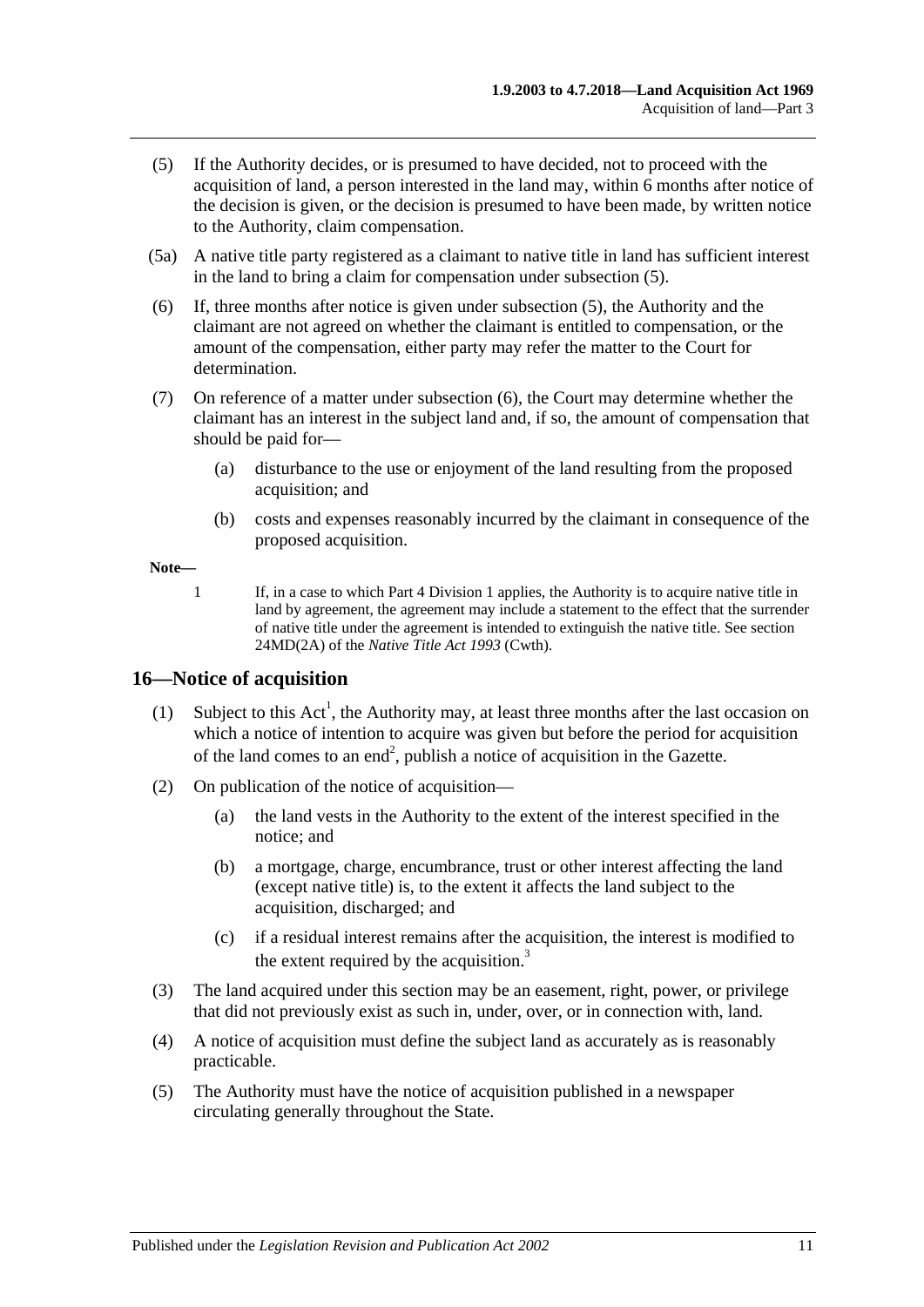- (5a) The Authority must also give notice of the acquisition to the same persons and in the same way as the notice of intention to acquire the land but notice need not be given to a person who was given notice of intention to acquire the land if—
	- (a) the notice was given because the person held an interest in the land and the person no longer holds that interest; or
	- (b) the notice was given because the person claimed to hold an interest in the land and—
		- (i) the claim has been abandoned; or
		- (ii) a court has determined the claim and found that the claimant has no interest in the land.
- (6) If the acquisition may result in the extinguishment of the native title of persons who have not yet been registered under the law of the Commonwealth or the State as holders of, or claimants to, native title in land, general notice of the acquisition must be given to all persons who hold or may hold native title in the land<sup>4</sup> and the notice must include a statement of the special rights of native title holders to claim compensation under this Act.

#### **Notes—**

- 1 See in particular [Division 1](#page-12-1) o[f Part 4](#page-12-0) which imposes limitations on the acquisition of native title in land in certain circumstances.
- 2 The period for acquisition of the land is the period of 18 months after the notice of intention to acquire was given (see [section](#page-9-3) 15(4)) or a longer period fixed under [section](#page-9-2) 15(4a).
- 3 The acquisition of land under this section extinguishes native title to the extent permitted by the *Native Title Act 1993*(Cwth) (see sections 24MD(2), (2A) and (3)).
- 4 For method of service see Part 5 *[Native Title \(South Australia\) Act](http://www.legislation.sa.gov.au/index.aspx?action=legref&type=act&legtitle=Native%20Title%20(South%20Australia)%20Act%201994) 1994*.

## <span id="page-11-0"></span>**17—Modification of instruments of title**

- (1) The Authority shall forthwith after publication of a notice of acquisition cause a copy of the notice to be served on the Registrar and the Registrar shall withdraw any caveat entered pursuant to this Act and cause such alterations to, or endorsements upon, any instrument of title to the land in his possession or power (whether or not the land has been brought under the provisions of the *[Real Property Act](http://www.legislation.sa.gov.au/index.aspx?action=legref&type=act&legtitle=Real%20Property%20Act%201886) 1886*) to be made as may be required in consequence of the acquisition of the land.
- (2) If a notice of acquisition of native title in land is published, the Authority must give a copy of the notice of acquisition to any authority that maintains a register of native title under the law of the State or the Commonwealth.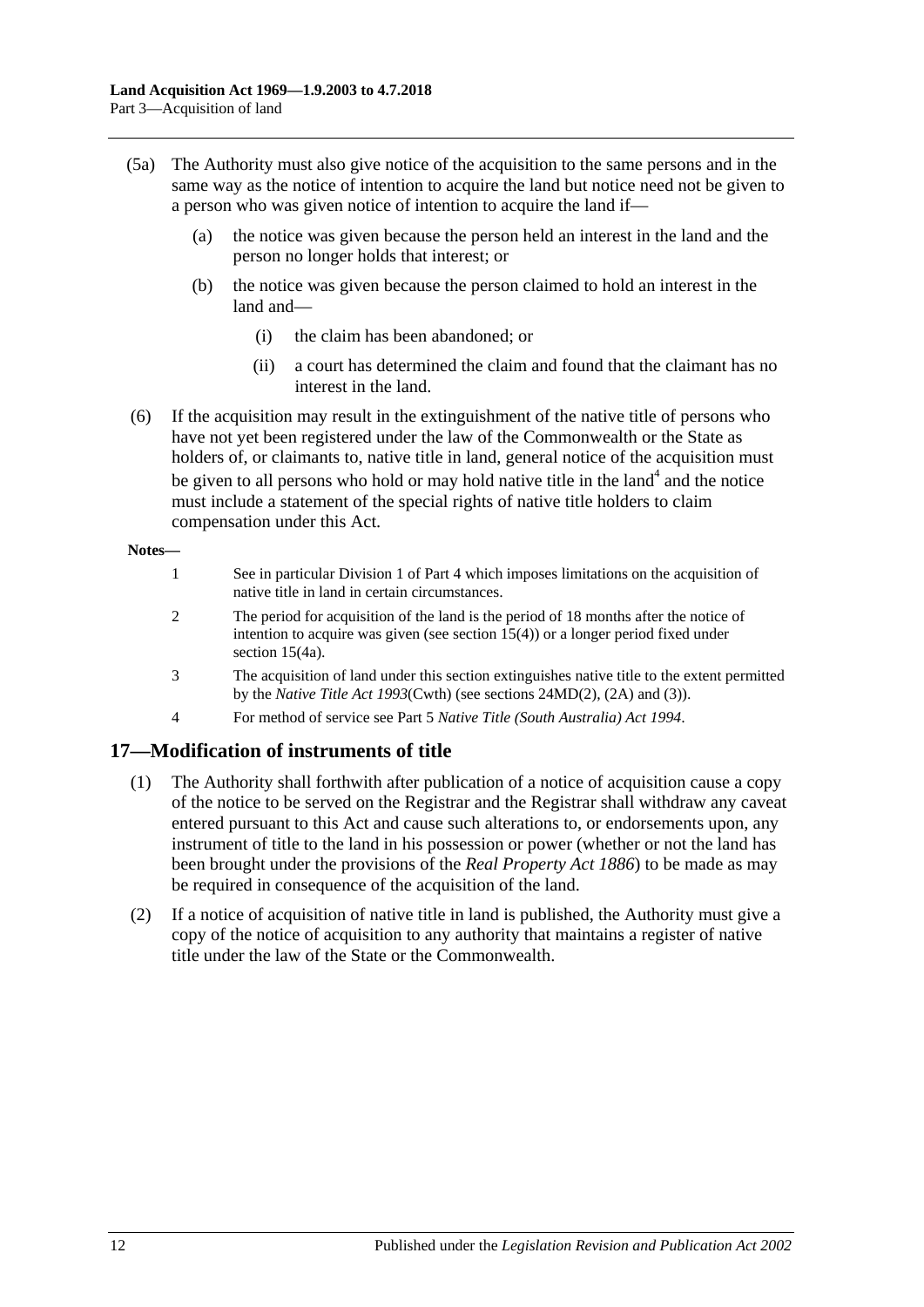# <span id="page-12-0"></span>**Part 4—Negotiation and compensation**

## <span id="page-12-1"></span>**Division 1—Acquisition of native title in land for private purpose**

## <span id="page-12-2"></span>**18—Application of Division**

- (1) This Division applies to a proposed acquisition of native title in the following circumstances:
	- (a) the acquisition is to be made by the Crown or an instrumentality of the Crown for the purpose of conferring rights or interests on a person other than the Crown or an instrumentality of the Crown; and
	- (b) the proposed acquisition is not a prescribed private acquisition.
- (2) A proposed acquisition of native title to which this Division applies may only proceed subject to this Division.

## <span id="page-12-3"></span>**19—Negotiation about acquisition of native title in land**

- (1) If native title in land is to be acquired, the Authority must, after giving notice of intention to acquire land and before publishing a notice of acquisition of the land, negotiate in good faith with the appropriate native title parties (if any) in an attempt to reach agreement about the acquisition of the native title in the land.
- (2) The obligation to negotiate does not extend to matters unrelated to the effect of the acquisition project on the registered native title rights of the native title parties.
- (3) If any of the negotiating parties requests the ERD Court to do so, the Court must mediate between the parties to assist in obtaining their agreement.
- <span id="page-12-4"></span>(4) If agreement is reached, the agreement must be filed in the Court.
- (5) The parties to an agreement filed in the Court under [subsection](#page-12-4) (4) may direct that the agreement or a particular part of the agreement be kept confidential and, if such a direction is given, the agreement or the relevant part of the agreement is not to be available for inspection except by permission of the Court.
- (6) If the appropriate native title parties have made or established distinct claims or entitlements to native title in relation to the land to which the proposed agreement is to relate, the agreement may consist of—
	- (a) a single agreement with all the appropriate native title parties; or
	- (b) a series of agreements with one or more of the appropriate native title parties so that they are all party to at least one of the agreements.
- (7) In this section—

*appropriate native title parties* are the native title parties registered as holders of, or claimants to, native title in the land on the relevant date who continue to be so registered throughout the course of the negotiations including such native title parties registered initially as claimants to native title but later registered as holders of native title during the course of the negotiations, but not including native title parties whose application for a native title declaration was made less than one month before the relevant date;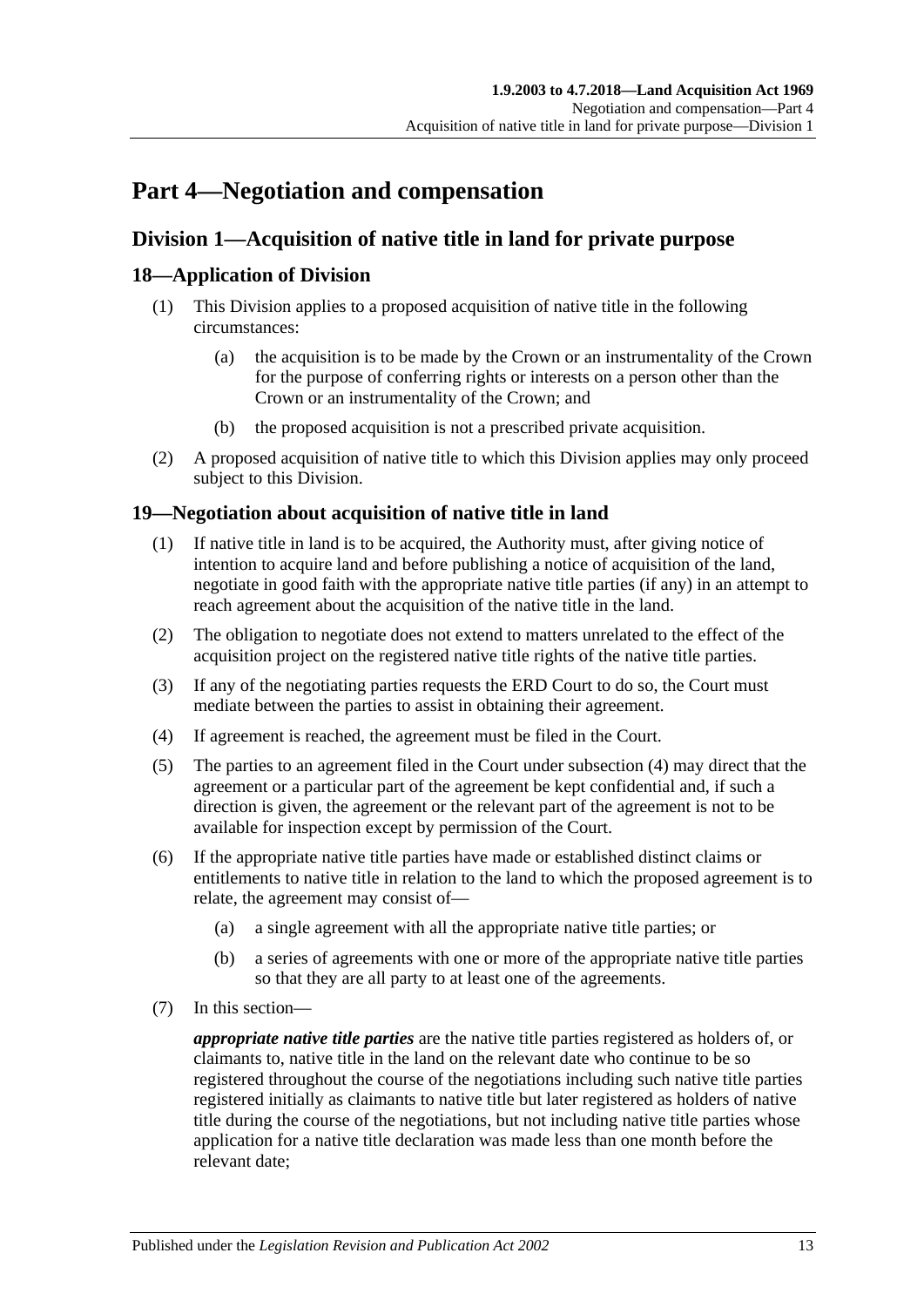*relevant date* means the date falling four months after notice of intention to acquire the land is given under [section](#page-3-5) 10(2).

## <span id="page-13-0"></span>**20—Application for determination if no agreement**

- (1) If agreement is not reached between the Authority and the native title parties within six months after notice of intention to acquire the land is given, any party may apply to the ERD Court for a resolution of the matter.
- (2) On an application under this section, the ERD Court may determine whether the Authority may acquire the land and, if so, the conditions on which the acquisition is to proceed (but a final determination of compensation cannot be made at this stage).<sup>1</sup>
- (3) A determination may, if the parties agree—
	- (a) reserve a question that is not reasonably capable of being determined immediately for further negotiation between the parties; or
	- (b) provide for determination of such a question by arbitration or in some other specified manner.
- (4) If a question is referred to arbitration or some other form of non-judicial dispute resolution, and procedural or other difficulties arise, the ERD Court may—
	- (a) give directions to resolve the difficulties; or
	- (b) remove the dispute into the ERD Court and resolve the question itself.
- (5) If, on an application under this section, the ERD Court is satisfied that the Authority has not negotiated in good faith, the Court must not make a determination on the application in favour of the Authority.
- (6) An application under this section does not prevent negotiations from continuing between the Authority and the native title parties and, if agreement is reached between them before the ERD Court makes its determination, the application lapses.
- (7) The ERD Court must make its determination under this section as quickly as practicable.

#### **Note—**

1 Compensation is determined unde[r Division 2](#page-16-0) of [Part 4.](#page-12-0)

## <span id="page-13-1"></span>**20A—Constitution of trust**

- $(1)$  If—
	- (a) negotiations under this Division lead to an agreement that an amount is to be paid by the Authority and held in trust under this section for those who ultimately establish a claim to native title in the subject land; or
	- (b) a determination under this Division (by the Court or the Minister) requires that an amount is to be paid by the Authority and held in trust under this section for those who ultimately establish a claim to native title in the subject land,

the relevant amount is to be paid into the ERD Court.

(2) On receipt of an amount paid into court under this section, the ERD Court is to establish, by order, a trust under which the relevant amount is to be held in trust for those who ultimately establish a claim to native title in the subject land.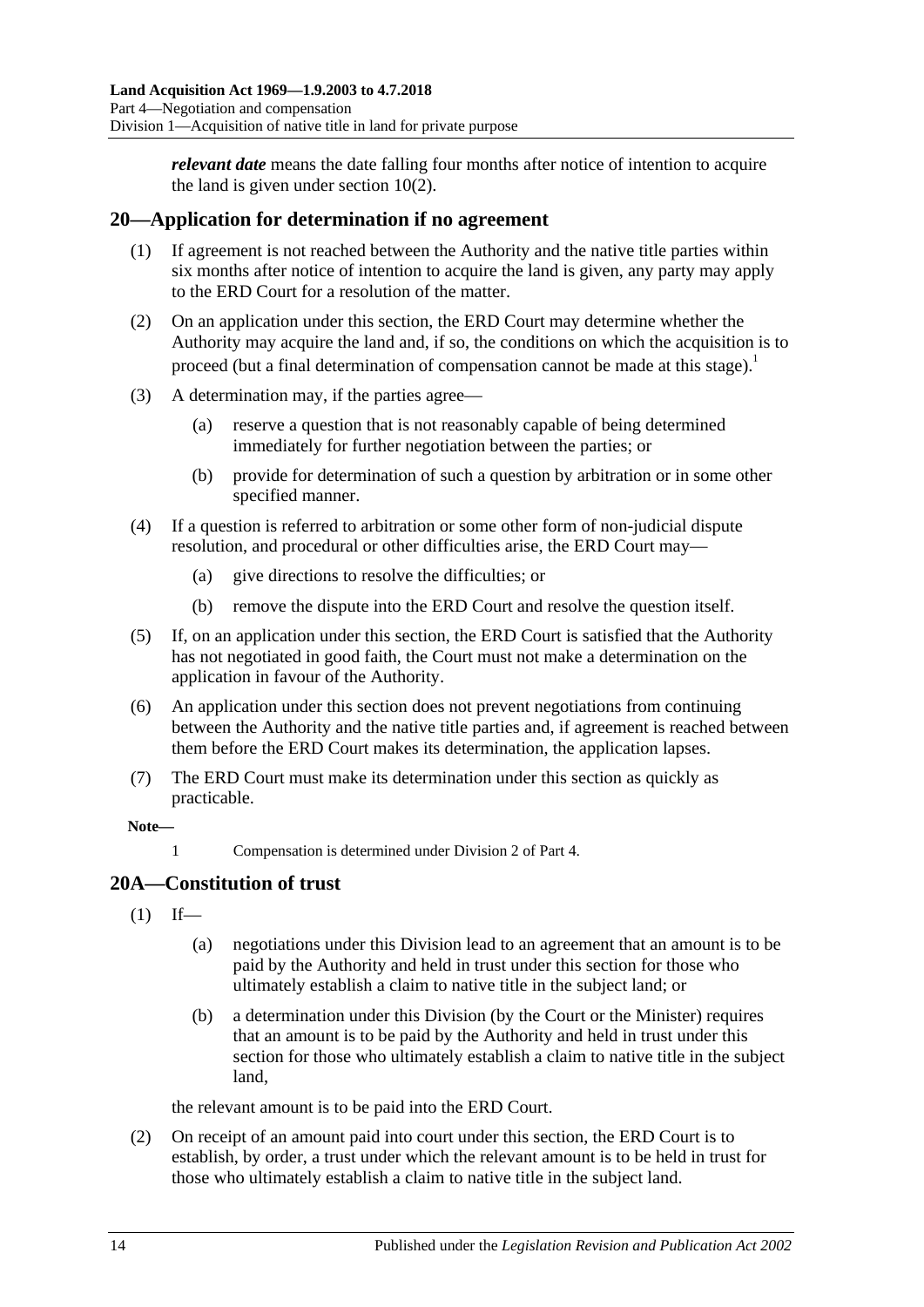- (3) Subject to any order of the ERD Court under [subsection](#page-14-1) (4), the amount held on trust is to be dealt with as follows:
	- (a) if native title is established and compensation is awarded or agreed that is equal to, or greater than, the amount held in trust—that amount is to be paid out, in its entirety, to the holders (or former holders) of native title in the subject land;
	- (b) if native title is established and compensation is awarded or agreed that is less than the amount held in trust—the compensation is to be paid out of the amount held on trust and the balance is to be paid to the Authority;
	- (c) if a native title declaration establishes that the land was not (before the acquisition) subject to native title—the amount is to be paid out, in its entirety, to the Authority;
	- $(d)$  if—
		- (i) at least 6 years (or a longer period determined by the ERD Court in a particular case) have passed since the constitution of the trust; and
		- (ii) a balance remains in the trust fund to which no native title party has established an entitlement; and
		- (iii) there is no claim to native title in the subject land,

the balance is to be paid to the Authority.

- <span id="page-14-1"></span>(4) The ERD Court may, on its own initiative or on application by an interested person—
	- (a) make orders for the disposition of money held on trust under this section; or
	- (b) resolve any question about payment of an amount held on trust under this section.

## <span id="page-14-3"></span><span id="page-14-0"></span>**21—Criteria for making determination**

- <span id="page-14-2"></span>(1) In making its determination, the ERD Court must take into account the following:
	- (a) the effect of the acquisition project on—
		- (i) the enjoyment by the native title parties of their registered native title rights; and
		- (ii) the way of life, culture and traditions of any of those parties; and
		- (iii) the development of the social, cultural and economic structures of any of those parties; and
		- (iv) the freedom of access by any of those parties to the land concerned and their freedom to carry out rites, ceremonies or other activities of cultural significance on the land in accordance with their traditions; and
		- (v) any area or site, on the land concerned, of particular significance to the native title parties in accordance with their traditions;
	- (b) the interests, proposals, opinions or wishes of the native title parties in relation to the management, use or control of the land in relation to which the native title parties hold or claim registered native title rights that will be affected by the acquisition project;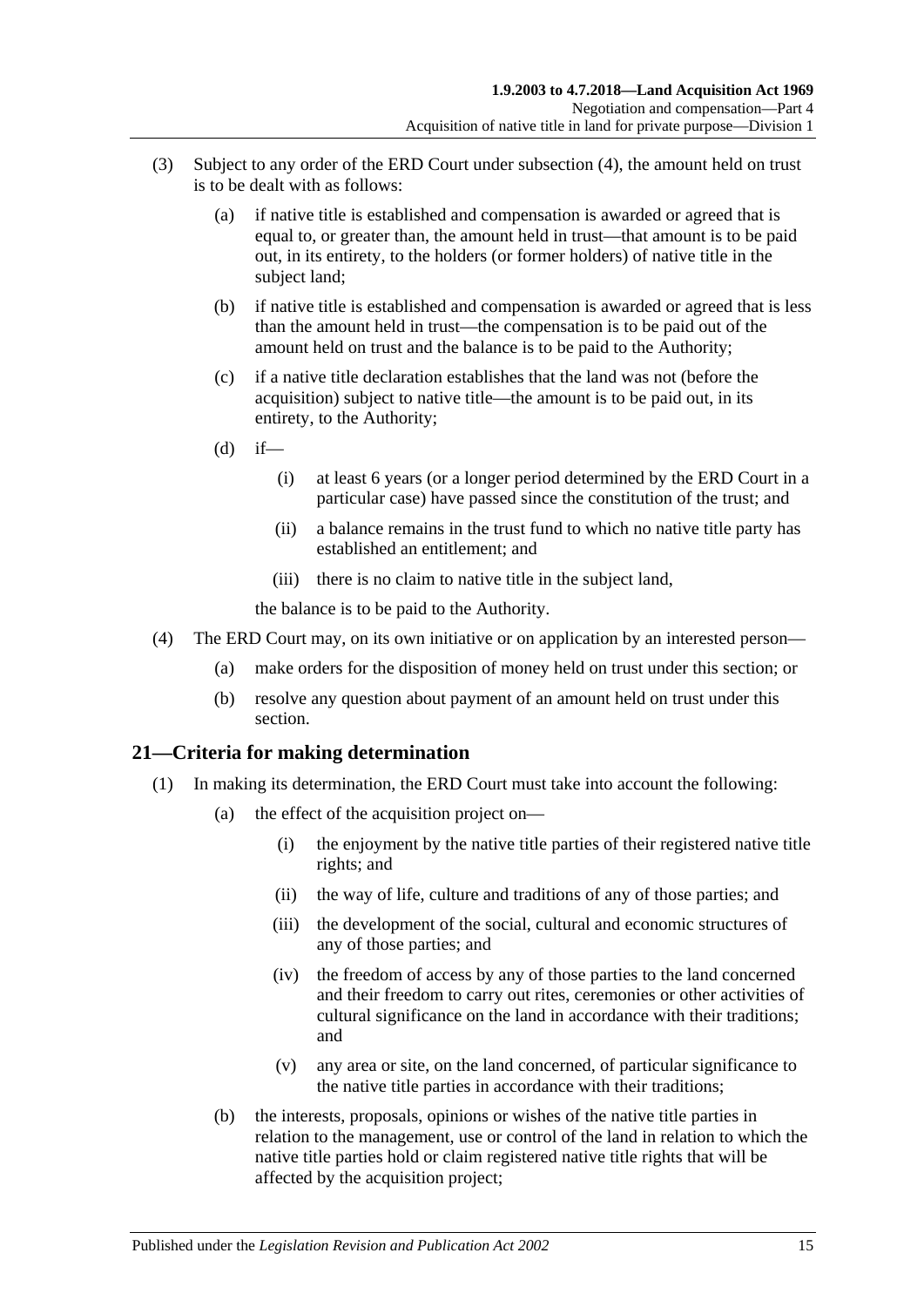- (c) the economic or other significance of the acquisition project to Australia, to the State, to the area in which the land is located and to Aboriginal peoples who live in that area;
- (d) any public interest in the acquisition project proceeding;
- (e) any other matter the ERD Court considers relevant.
- (2) In determining the effect of the acquisition project as mentioned in [subsection](#page-14-2)  $(1)(a)$ , the ERD Court must take into account the nature and extent of—
	- (a) existing non-native title rights and interests in the land; and
	- (b) existing use of the land by persons other than the native title parties.
- (3) This section does not affect the operation of another law of the State or the Commonwealth for the preservation or protection of areas or sites of particular significance to Aboriginal people.
- (4) Before making its determination, the ERD Court must ascertain whether there is agreement between the parties on issues relevant to the determination and, if all the parties consent, the ERD Court—
	- (a) must take into account the agreement of the parties on issues relevant to the determination; and
	- (b) need not take into account the matters mentioned in [subsection](#page-14-3) (1) to the extent they raise issues on which agreement has been reached.

#### <span id="page-15-0"></span>**22—Overruling of determinations**

- (1) If the Minister considers it to be in the interests of the State or in the national interest to overrule a determination of the ERD Court under this Division, the Minister may, by notice in writing given to the ERD Court and the parties to the proceedings before the Court, overrule the determination and substitute another determination that might have been made by the Court.
- (2) The Minister cannot overrule a determination if more than two months have elapsed from the date of the determination.

## <span id="page-15-1"></span>**Division 1A—Notice to be given of certain prescribed private acquisitions**

#### <span id="page-15-2"></span>**22A—Notice on behalf of State for prescribed private acquisition**

When an Authority that is neither the Crown nor an instrumentality of the Crown is required to give a notice under this Act in relation to a prescribed private acquisition, the Authority must, on behalf of the State, give any additional notice required under the *Native Title Act 1993* (Cwth).

**Note—**

See section 24MD(6B).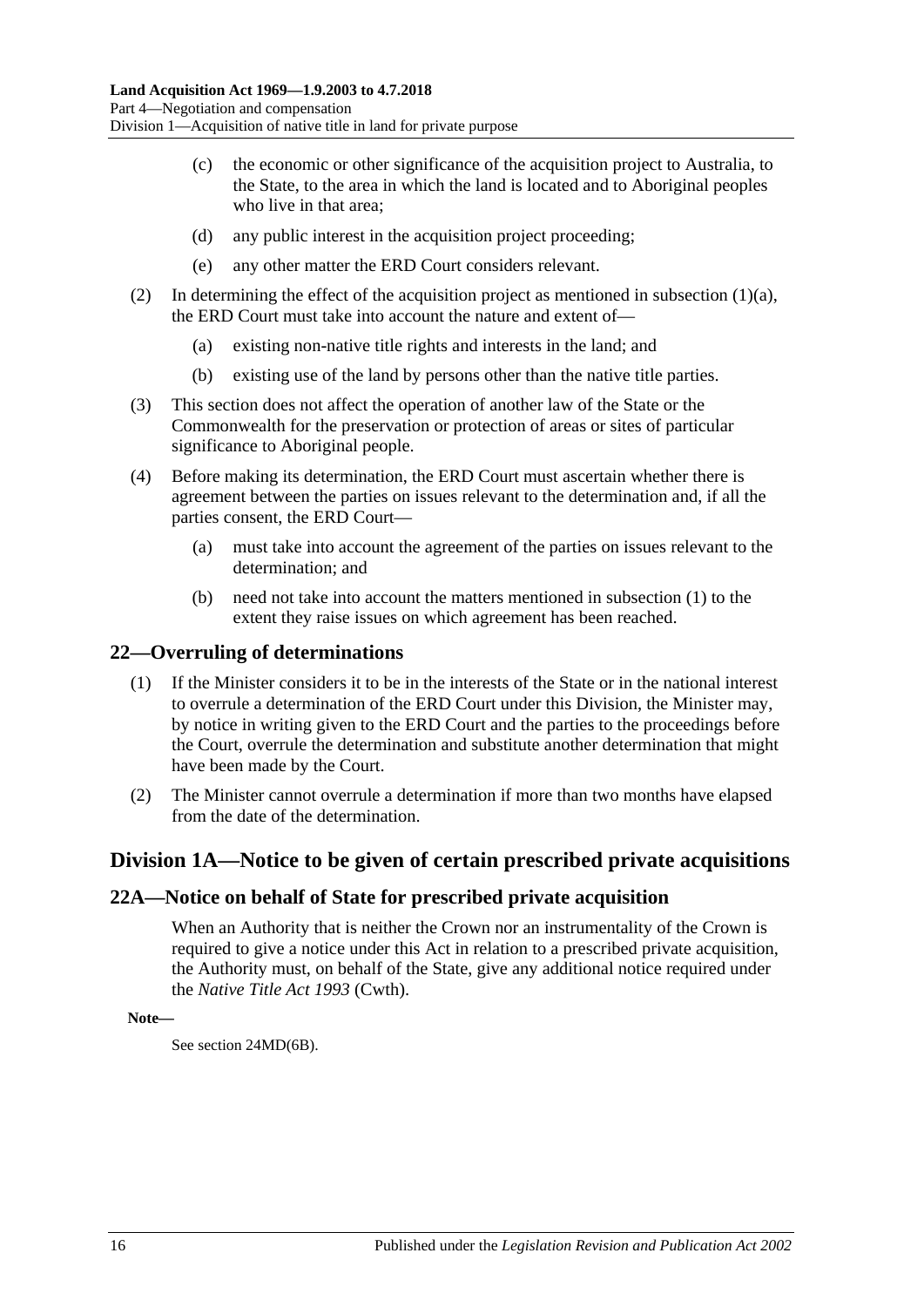## <span id="page-16-0"></span>**Division 2—Compensation**

#### <span id="page-16-1"></span>**22B—Entitlement to compensation**

Subject to this Act, a person is entitled to compensation for the acquisition of land under this Act if—

- (a) the person's interest in land is divested or diminished by the acquisition; or
- (b) the enjoyment of the person's interest in land is adversely affected by the acquisition.

#### <span id="page-16-2"></span>**23—Negotiation of compensation**

- (1) The Authority must negotiate in good faith with interested persons about the compensation payable for the acquisition of land under this Act.
- (3) If a party to the negotiations holds or held, or claims to hold or to have held, native title in the land, and either the party or the Authority requests the ERD Court to do so, the Court must mediate between the parties to assist in obtaining their agreement on the matters at issue between them.
- (4) The Authority may offer non-monetary compensation.

#### **Example—**

The non-monetary compensation might take the form of a transfer of land, the provision of goods or services, or the carrying out of work for the re-instatement or improvement of land remaining in the claimant's ownership after the acquisition.

- (5) If a party to the negotiations who is the holder of native title in the land requests non-monetary compensation, the Authority must—
	- (a) consider the request; and
	- (b) negotiate in good faith with the party in relation to the request.
- (6) The Authority's liability to pay compensation under this Act for the acquisition of land is reduced by the value of non-monetary compensation provided at the request of, or by agreement with, the person to whom the liability is owed.

#### <span id="page-16-3"></span>**23A—Offer of compensation and payment into court**

- (1) When the Authority gives notice of the acquisition of land, it must make an offer to the person or persons whom it believes to be entitled to compensation for the acquisition, stating the amount of compensation the Authority is prepared to pay.
- (2) The offer must (where appropriate) differentiate between, and quantify, the component of compensation representing the value of the acquired land and the component referable to disturbance or other compensable matters.
- (3) The Authority must, within seven days after making an offer of compensation, pay the amount offered into the Court.
- (3a) However, if the Authority has already paid an amount into the ERD Court under [Division 1](#page-12-1) in relation to the proposed acquisition, the Authority is required only to pay into the Court the amount (if any) by which the amount of the offer exceeds the amount already paid into the ERD Court.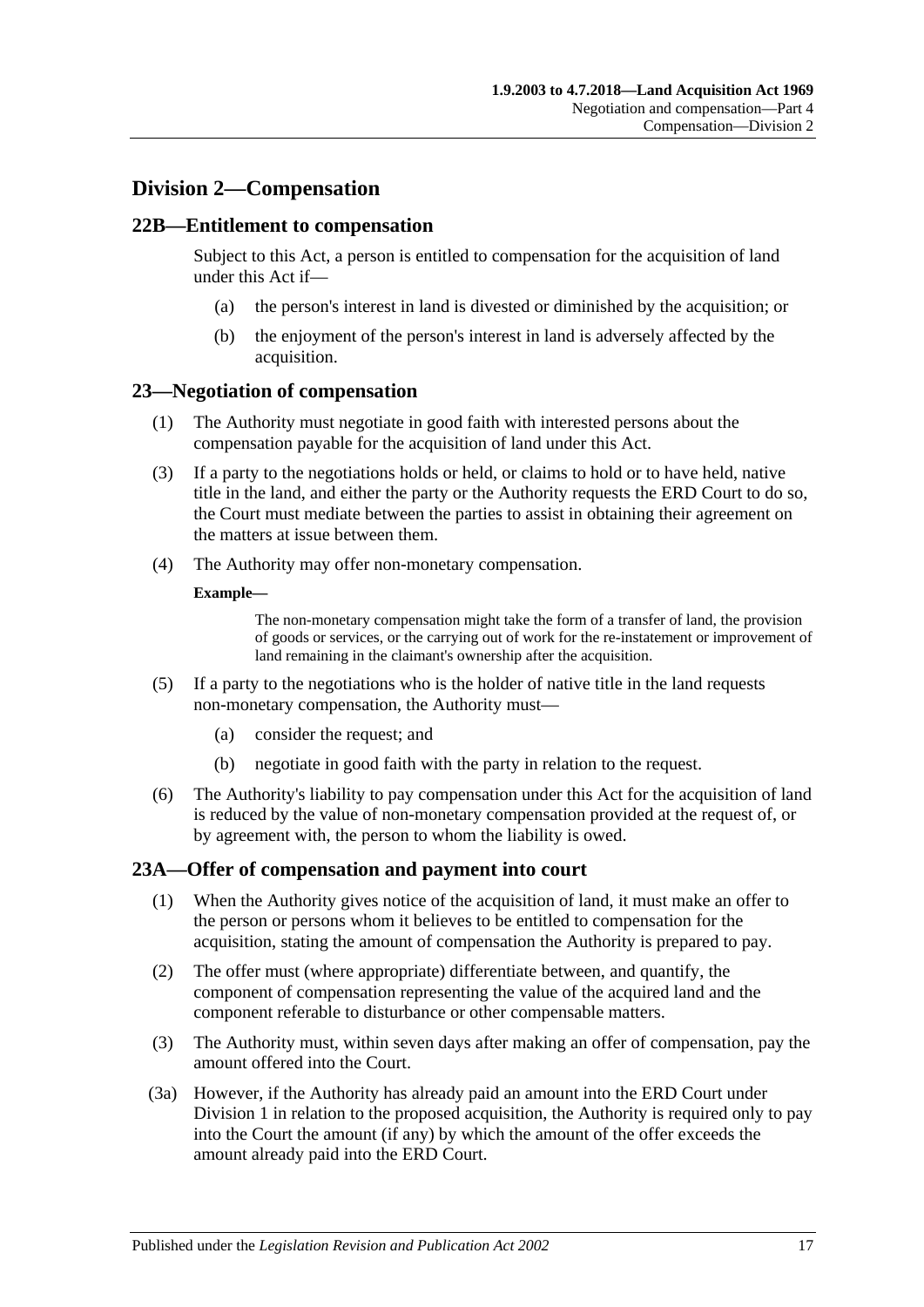- (4) Until compensation paid into Court under this section is applied by order of the Court, the money must be invested by the proper officer of the Court in an authorised trustee investment (bearing interest that compounds at intervals of one month or less) and the interest and other accretions accruing on the investment—
	- (a) must be paid to—
		- (i) the person who would, but for the acquisition of the land, have been entitled to the rents and profits of the land; or
		- (ii) a body constituted under the law of the State or the Commonwealth as trustee for the claimants to whom the compensation is offered; or
	- (b) must be dealt with in some other manner specified by the Court.

#### <span id="page-17-0"></span>**23B—Agreement**

- (1) If agreement about compensation is reached by the negotiating parties, the Authority must file a copy of the agreement in the Court.
- (2) The Court may, on application by a party to an agreement filed in the Court under this section, make orders to give effect to the agreement.

## <span id="page-17-1"></span>**23C—Reference of matters into court**

- (1) The Authority or a claimant may refer a question arising in the course of negotiations into Court.
- (2) On the reference of a matter into the Court, the Court may—
	- (a) if of the opinion that the question should be the subject of further negotiation—adjourn the matter to allow further negotiation to take place; or
	- (b) make any order necessary to resolve the question.
- (3) In particular—
	- (a) if there is a dispute about whether the claimant is interested in the subject land, or the nature of the claimant's interest—the Court may, subject to [subsection](#page-17-2) (4), declare whether the claimant has an interest in the subject land and, if so, the nature of the interest; and
	- (b) the Court may make orders for compensation that the Court finds to be justified on the claim; and
	- (c) the Court may make other orders that may be just in the circumstances of the case.
- <span id="page-17-2"></span>(4) If a claimant claims compensation on the basis that native title exists or existed in the subject land but the existence of the native title has not been established by a native title declaration, the Court will not itself proceed to determine the native title question but—
	- (a) if the Authority does not dispute that native title exists or exists in the subject land as claimed—determine the claim for compensation on the basis that native title exists or existed as the claimant asserts; or
	- (b) if the claim to native title in the subject land is disputed—defer consideration of the matter—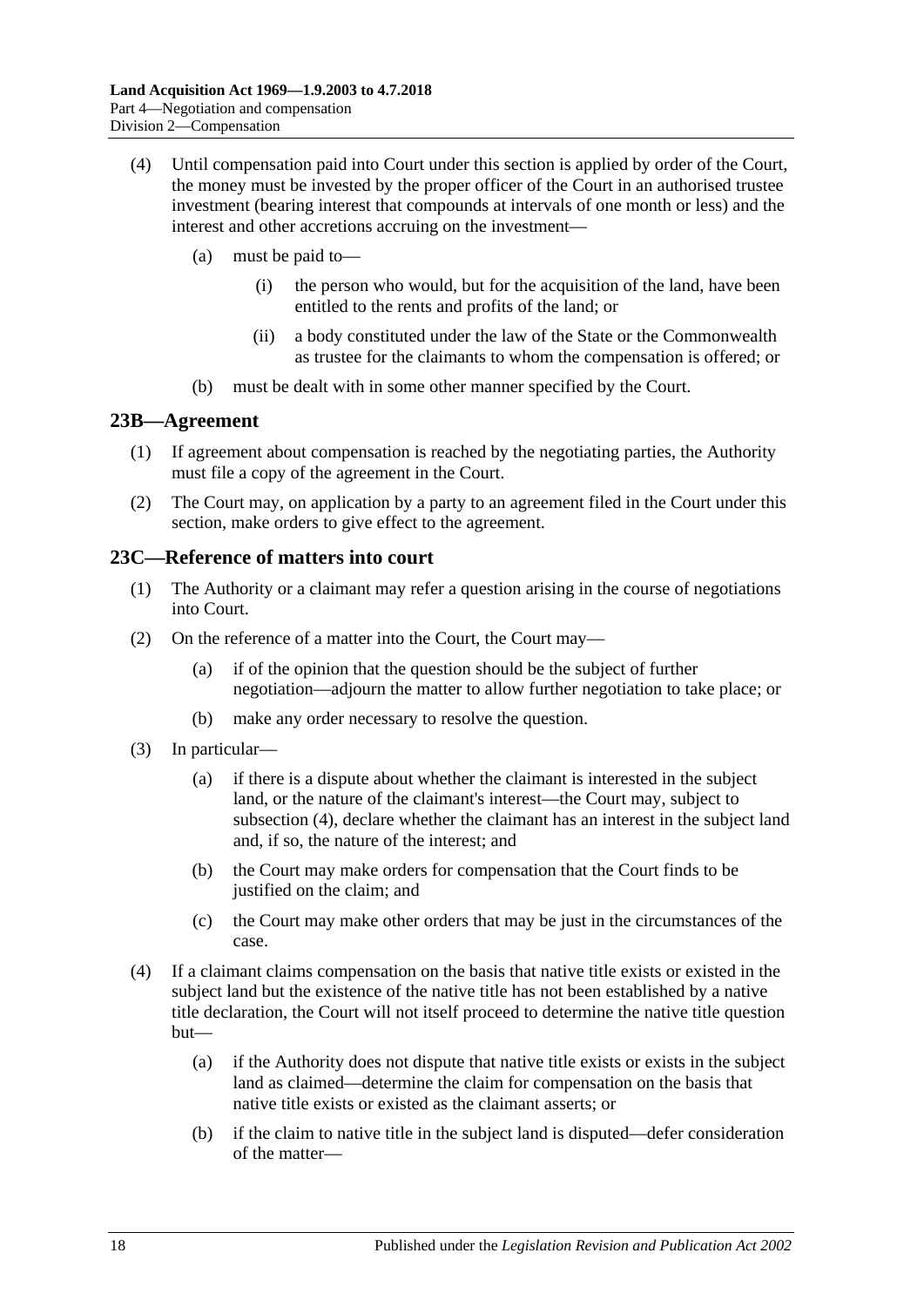- (i) to allow the claimant a reasonable opportunity to make a native title claim under the appropriate law of the Commonwealth or the State; and
- (ii) if a native title claim is made, to allow time for the resolution of the claim.
- (5) If a claimant fails to avail itself of an opportunity allowed under [subsection](#page-17-2) (4), the Court may reject the claim for compensation (but the rejection of a claim under this subsection does not preclude a further claim for compensation if the claimant's claim to hold native title in the subject land is later established).

## <span id="page-18-0"></span>**24—Entry into possession**

- (1) Where an interest in possession in land is vested in the Authority pursuant to this Act, the Authority must diligently endeavour to obtain agreement as to the terms on which it will enter into possession of the subject land.
- <span id="page-18-2"></span>(2) If at the expiration of three months after the publication in the Gazette of the notice of acquisition, the Authority has failed to obtain agreement upon entry into possession of the subject land, it may apply to the Court for—
	- (a) an order that any person be ejected from the subject land; and
	- (b) such further orders as may be just in the circumstances,

and the Court may make any such order.

- (3) The period of three months referred to in [subsection](#page-18-2) (2) of this section may be extended by agreement of the parties, or by order of the Court.
- (4) The Court may, on the application of the Authority, order that any person in possession of land after the expiration of three months from the day on which a notice of acquisition in relation to the land was published in the Gazette, shall pay rent to the Court at a rate fixed by the Court.
- (5) A person who remains in possession of land acquired under this Act after the expiration of three months from the day on which a notice of acquisition in relation to the land was published in the Gazette shall be deemed to be in possession in pursuance of a tenancy determinable at will by the Authority and subject to such terms and conditions as may be prescribed.

## <span id="page-18-4"></span><span id="page-18-1"></span>**25—Principles of compensation**

- <span id="page-18-3"></span>(1) The compensation payable under this Act in respect of the acquisition of land shall be determined according to the following principles:
	- (a) the compensation payable to a claimant shall be such as adequately to compensate him for any loss that he has suffered by reason of the acquisition of the land; and
	- (b) in assessing the amount referred to in [paragraph](#page-18-3) (a) of this section consideration may be given to—
		- (i) the actual value of the subject land; and
		- (ii) the loss occasioned by reason of severance, disturbance or injurious affection; and
	- (c) compensation shall be fixed as at the date of acquisition of the land; and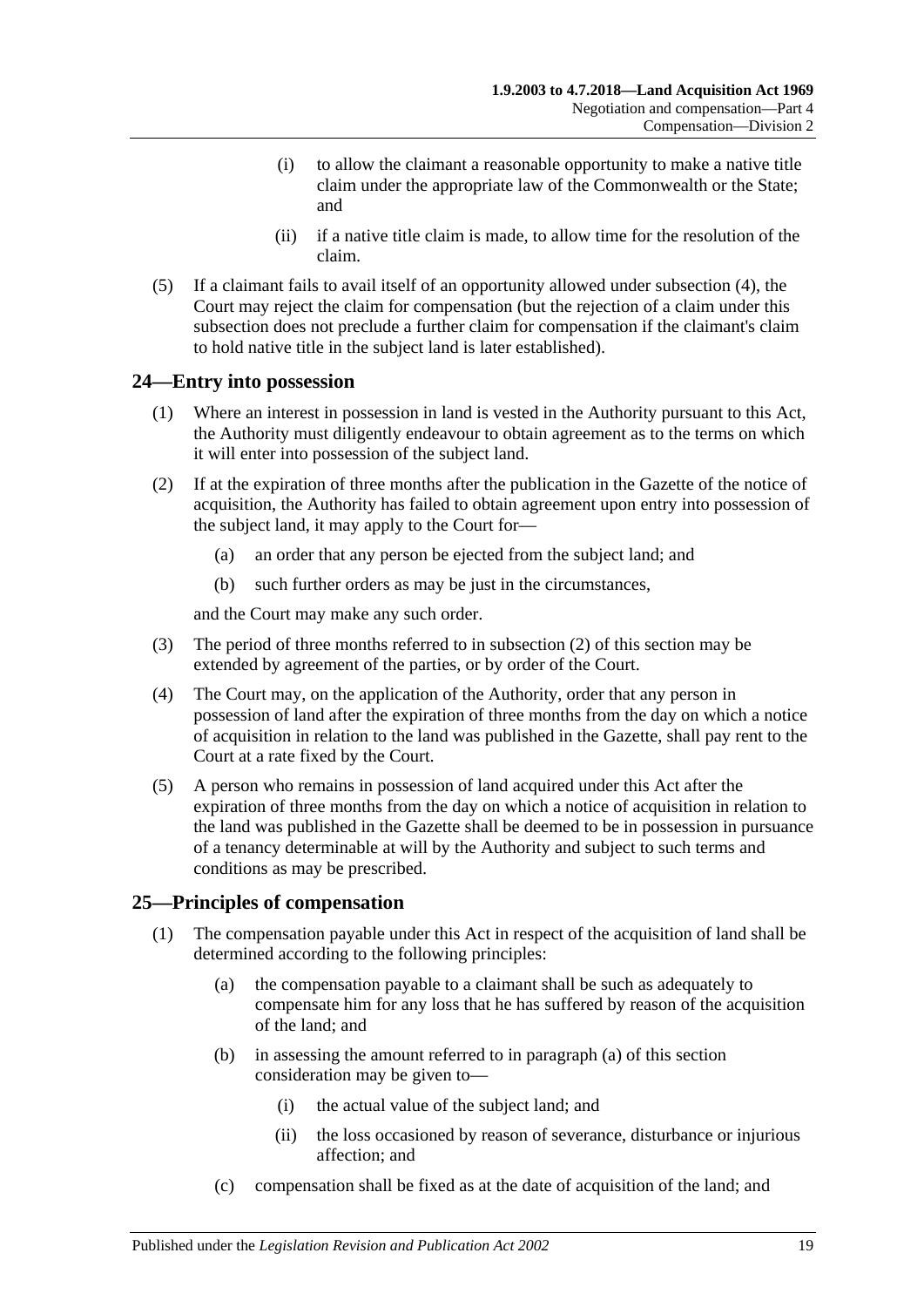- (d) where the claimant's interest in the subject land was liable to expire or be determined, any reasonable prospect of renewal or continuation of the interest must be taken into account; and
- (e) any special suitability or adaptability of the land for any purpose shall not be taken into account if it could be applied to that purpose in pursuance only of statute, or if the suitability or adaptability is peculiar to the purposes or requirements of a particular person or of any Governmental or local governing authority but any *bona fide* offer to acquire the land made before the passing of the special Act shall be taken into account; and
- (f) where the value of the land is enhanced by reason of its use, or the use of any premises on the land, in a manner that may be restrained by any court, or is contrary to law, or is detrimental to the health of any persons, the amount of that enhancement shall not be taken into account; and
- (g) no allowance shall be made on account of the fact that the acquisition is effected without the consent, or against the will, of any person; and
- (h) no allowance shall be made for any enhancement or diminution in the value of the land in consequence of—
	- (a) the passing of the special Act; or
	- (b) the acquisition under this Act of any other land; or
	- (c) any proposed or expected development of the land after its acquisition; and
- (i) where the land is, and but for acquisition would continue to be, devoted to a particular purpose, and there is no general demand or market for land devoted to that purpose, the compensation may, if reinstatement in some other place is *bona fide* intended, be assessed on the basis of the reasonable cost of equivalent reinstatement; and
- (j) allowance shall be made in favour of the Authority for any enhancement in value of land adjoining the subject land in which the claimant is interested by reason of development of the land after its acquisition, but in no case shall the claimant be liable to make any payment to the Authority in respect of such enhancement in value; and
- (k) where a notice of intention to acquire land has been served upon a person interested in the land, any sales, transactions, arrangements, licences or approvals effected or obtained with respect to the land, and any improvements to the land effected, after service of the notice, shall not be taken into account unless it is proved that they were effected or obtained *bona fide*.
- <span id="page-19-0"></span>(2) The reference to *loss* in [subsection](#page-18-3) (1)(a) extends, in the case of acquisition of native title, to diminution, impairment or other adverse effect on native title that results or will result from the acquisition project.<sup>1</sup>
- (3) Subject to [subsections](#page-18-4) (1) and [\(2\),](#page-19-0) the total compensation payable for the acquisition of native title must not exceed the amount that would be payable for the acquisition of an estate in fee simple in the relevant land.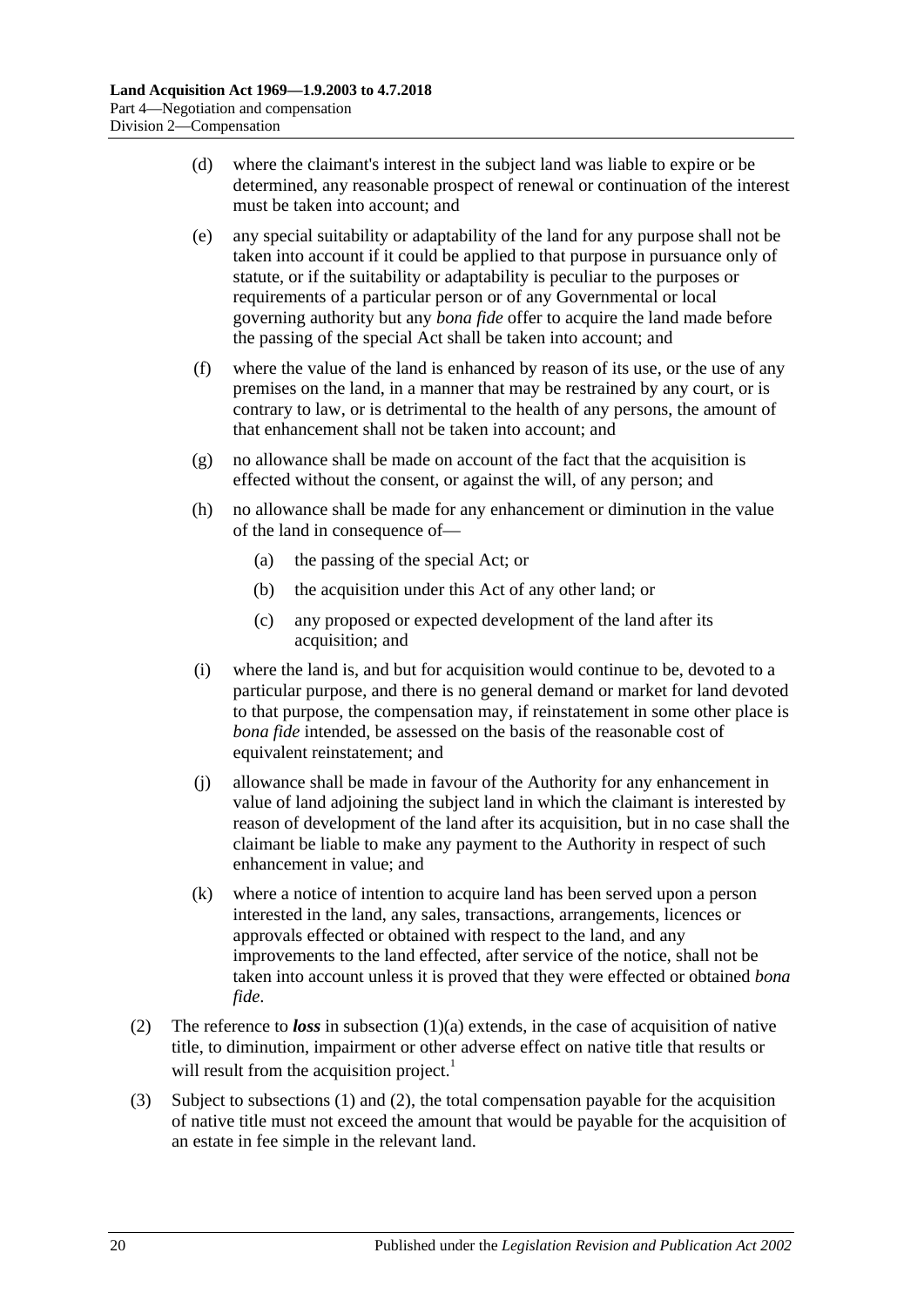(4) A reference in this section to a claimant is limited to a claimant who is entitled to compensation.<sup>2</sup>

#### **Notes—**

- 1 Compare section 51(1) of the *Native Title Act 1993* (Cwth).
- 2 See [section](#page-16-1) 22B.

#### <span id="page-20-0"></span>**26—Application of compensation**

The Court may by order direct that any moneys paid into Court, or compensation ordered, under this Act be applied—

- (a) in the purchase, redemption or discharge of any tax, debt, mortgage or encumbrance affecting the subject land; or
- (b) in the purchase of other land or securities to be conveyed or settled upon or towards the same uses, trusts or purposes as the subject land; or
- (c) in removing or replacing any buildings or substituting others in their stead, in such manner as the Court may direct; or
- (d) in payment to any persons absolutely entitled to the moneys, or in the case of incapacity or disability to their trustees or guardians; or
- (e) in such other manner as the Court thinks fit.

# <span id="page-20-1"></span>**Part 5—Powers of entry and temporary occupation**

#### <span id="page-20-3"></span><span id="page-20-2"></span>**27—Powers of entry**

- (1) For the purposes of this Act, or the special Act, the Authority or any person authorised in writing by the Authority, may—
	- (a) enter and remain upon any land with any assistants, vehicles, machinery or equipment; and
	- (b) affix or establish any trigonometrical stations, survey pegs, marks or poles and from time to time alter, remove, re-instate, or remove them; and
	- (c) dig or bore into the land.
- (2) The Authority must, at least 7 days before entering land under [subsection](#page-20-3) (1), give notice to the owner and occupier of the land.<sup>1</sup>
- (3) A person who—
	- (a) wilfully and without authorisation from the Authority, interferes with any trigonometrical stations, survey pegs, marks or poles; or
	- (b) wilfully obstructs any person acting in accordance with this section,

shall be guilty of an offence and liable to a penalty not exceeding two hundred dollars.

**Note—**

1 For the procedure for giving notice in relation to native title land see Part 5 of the *[Native](http://www.legislation.sa.gov.au/index.aspx?action=legref&type=act&legtitle=Native%20Title%20(South%20Australia)%20Act%201994)  [Title \(South Australia\) Act](http://www.legislation.sa.gov.au/index.aspx?action=legref&type=act&legtitle=Native%20Title%20(South%20Australia)%20Act%201994) 1994*.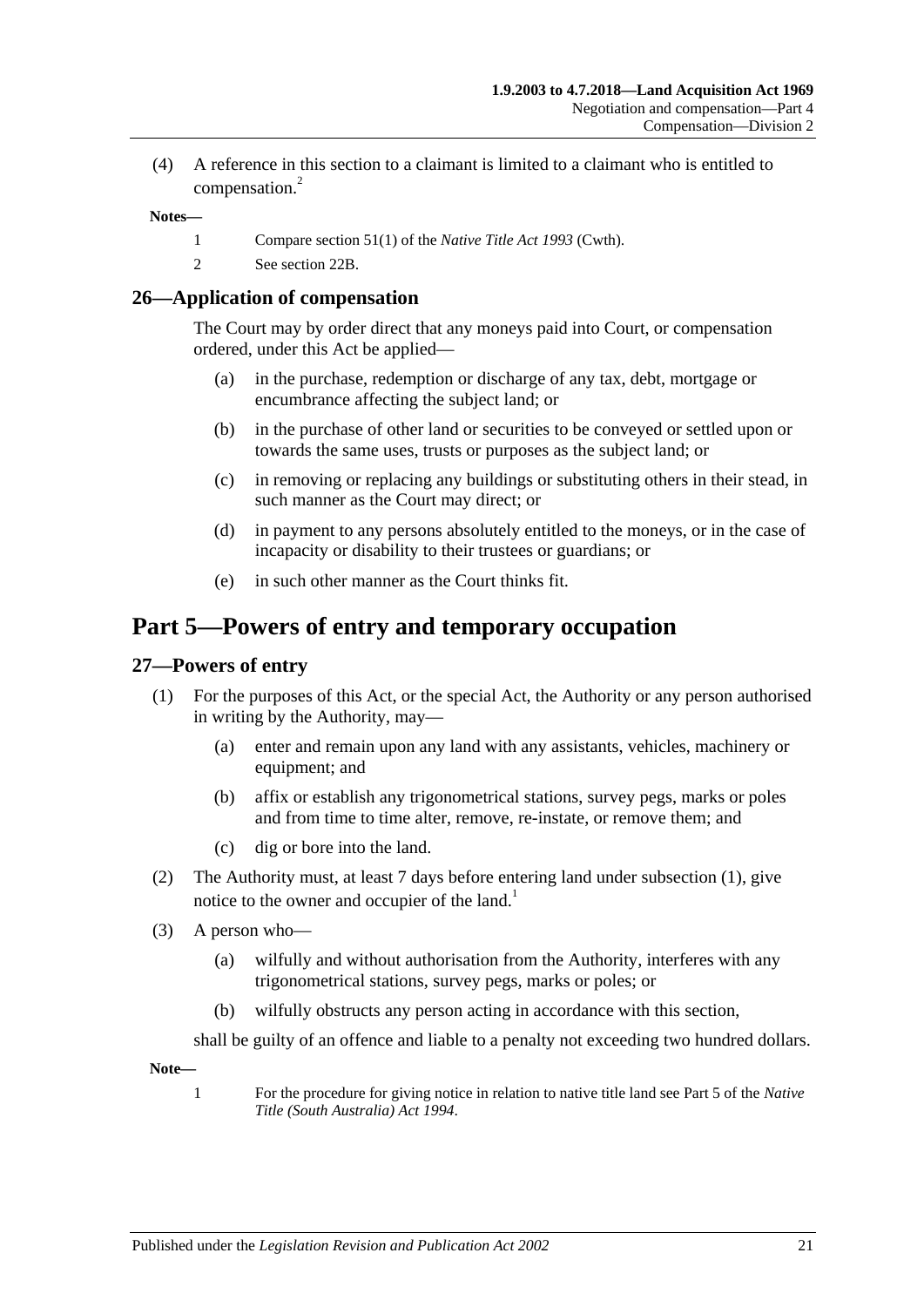#### <span id="page-21-2"></span><span id="page-21-0"></span>**28—Temporary occupation**

- <span id="page-21-3"></span>(1) The Authority may temporarily occupy and use any land to which this section applies for purposes authorised by an Act and may—
	- (a) take therefrom any stone, gravel, earth or other material; or
	- (b) deposit any material on the land; or
	- (c) make cuttings or excavations on the land; or
	- (d) make and use roads on the land; or
	- (e) manufacture on the land any materials required for those purposes; or
	- (f) erect workshops, sheds and buildings of a temporary character on the land.
- (1a) However, the Authority is not authorised to take stone, gravel, earth or other material from land for the purpose of—
	- (a) extracting, producing or refining minerals from it; or
	- (b) processing it by non-mechanical means.<sup>1</sup>
- (2) The Authority must, at least 7 days before entering into temporary occupation of land under [subsection](#page-21-2)  $(1)$ , give notice to the owner and occupier of the land.<sup>2</sup>
- (3) A person interested in the land may apply to the Court for an order that the Authority acquire his interest in the land.
- (4) The Court, if it is satisfied that it is just to do so may order the Authority to acquire the interest upon such terms and conditions as may be determined by the Court, and may make such incidental or consequential orders as the Court thinks fit.
- (5) The land to which this section applies is land that is—
	- (a) within 500 metres of the boundaries of land acquired under this Act; and
	- (b) is not a garden, orchard or plantation attached or belonging to a house, or a park, planted walk, avenue or ground ornamentally planted; and
	- (c) is not within 500 metres of a place genuinely used as a place of residence.

#### **Notes—**

- 1 The purpose is to ensure that the authorisation conferred by [subsection](#page-21-3) (1)(a) does not amount to an authorisation to mine within the meaning of the *Native Title Act 1993* (Cwth). See the definition of *mine* in section 253 of that Act.
- 2 For the procedure for giving notice in relation to native title land see Part 5 of the *[Native](http://www.legislation.sa.gov.au/index.aspx?action=legref&type=act&legtitle=Native%20Title%20(South%20Australia)%20Act%201994)  [Title \(South Australia\) Act](http://www.legislation.sa.gov.au/index.aspx?action=legref&type=act&legtitle=Native%20Title%20(South%20Australia)%20Act%201994) 1994*.

#### <span id="page-21-4"></span><span id="page-21-1"></span>**29—Compensation for entry or temporary occupation**

- (1) A person interested in land that is entered or temporarily occupied pursuant to this Part may, at any time before the expiration of three months from the day on which the Authority, or any person authorised by the Authority, was last in occupation of, or upon, the land, by notice in writing served upon the Authority, claim compensation.
- (2) If after the expiration of three months from the day on which a notice was served under [subsection](#page-21-4) (1) of this section, the Authority and the claimant are not agreed upon the amount of compensation that should be paid, either the Authority or the claimant may refer the matter to the Court for determination.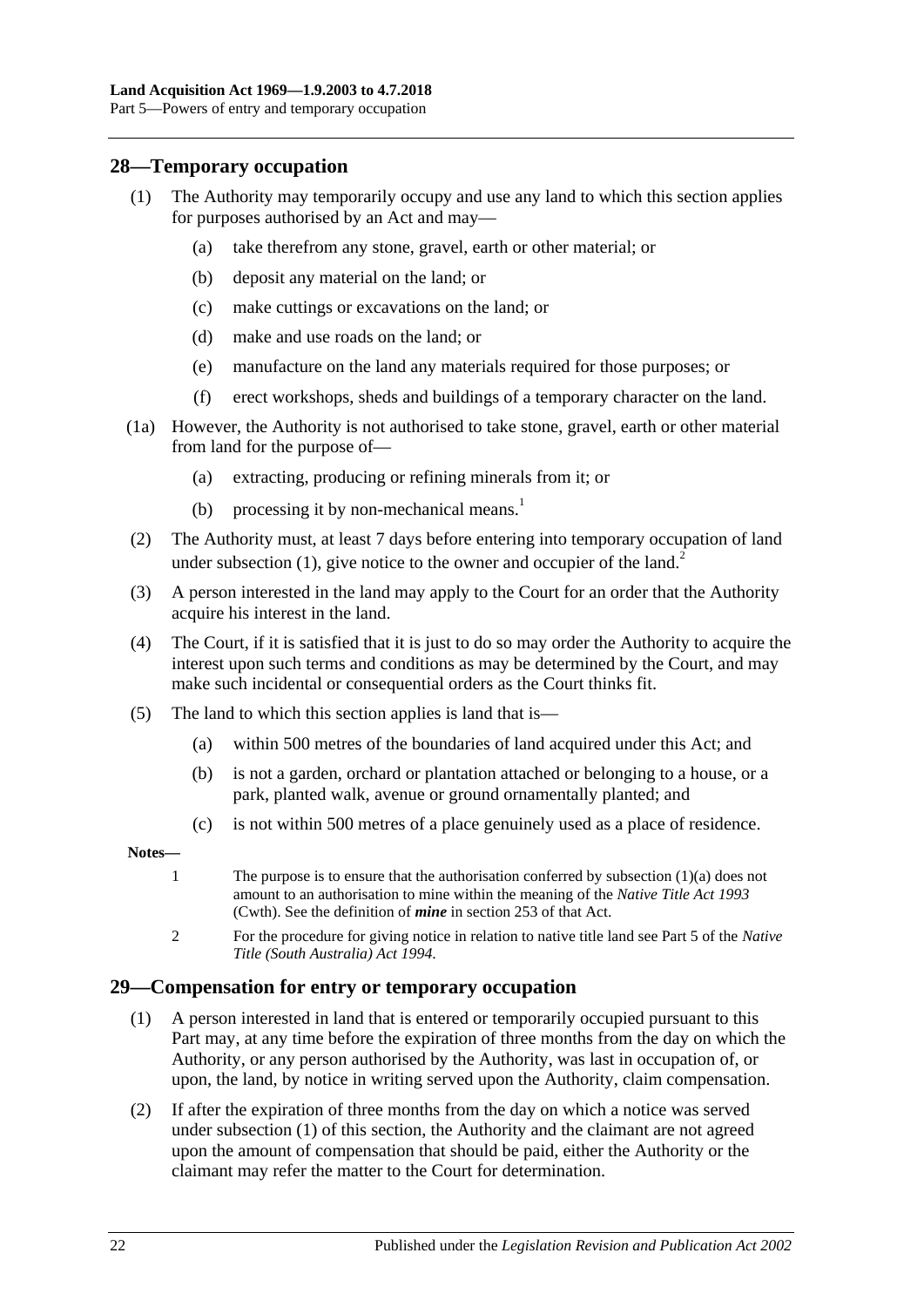(3) The Court shall, upon the reference of any such matter, determine the amount of compensation that should be paid by the Authority, and order the payment of that amount to the claimant.

# <span id="page-22-0"></span>**Part 6—Miscellaneous**

## <span id="page-22-4"></span><span id="page-22-1"></span>**30—Powers of inspection**

- (1) The Authority may, by notice in writing served upon any person, require him to deliver up for the inspection of the Authority, any specified document in his possession or power evidencing the interest of any person in land required for purposes authorised by an Act or any other specified record, account, or document in his possession or power relating to any such land.
- (2) A person who fails to comply with a notice served under [subsection](#page-22-4) (1) of this section within the time specified in the notice shall be guilty of an offence and liable to a penalty not exceeding two hundred dollars.

## <span id="page-22-2"></span>**31—Giving of notice and other documents**

- (1) A notice or other document is validly given to, or served on, a person under this Act if—
	- (a) served personally or by post on the person; or
	- (b) if the identity or whereabouts of the person is not known to the Authority—
		- (i) by publication of the contents of the notice or document in a newspaper circulating generally throughout the State; or
		- (ii) by affixing the notice or document in a prominent position on the land to which it relates. $1$
- (3) A notice or other document may be served upon the Authority by sending it by post to the Authority at its office, or to the office of such person as the Authority may authorise to receive the notice or document on its behalf.

#### **Note—**

1 For method of service on persons who hold or may hold native title in land see Part 5 *[Native Title \(South Australia\) Act](http://www.legislation.sa.gov.au/index.aspx?action=legref&type=act&legtitle=Native%20Title%20(South%20Australia)%20Act%201994) 1994*.

## <span id="page-22-5"></span><span id="page-22-3"></span>**32—Persons of limited juristic capacity**

- (1) Where the juristic capacity of a claimant (not being a body corporate) is limited in any way, any amount of compensation payable in respect of land in which he was interested must be approved by the Court.
- (2) If an amount of compensation is not approved as required by [subsection](#page-22-5) (1) of this section, an application may, notwithstanding any other provision of this Act, be made at any time to the Court by or on behalf of the claimant, and the Court may order the Authority to pay further compensation to the claimant.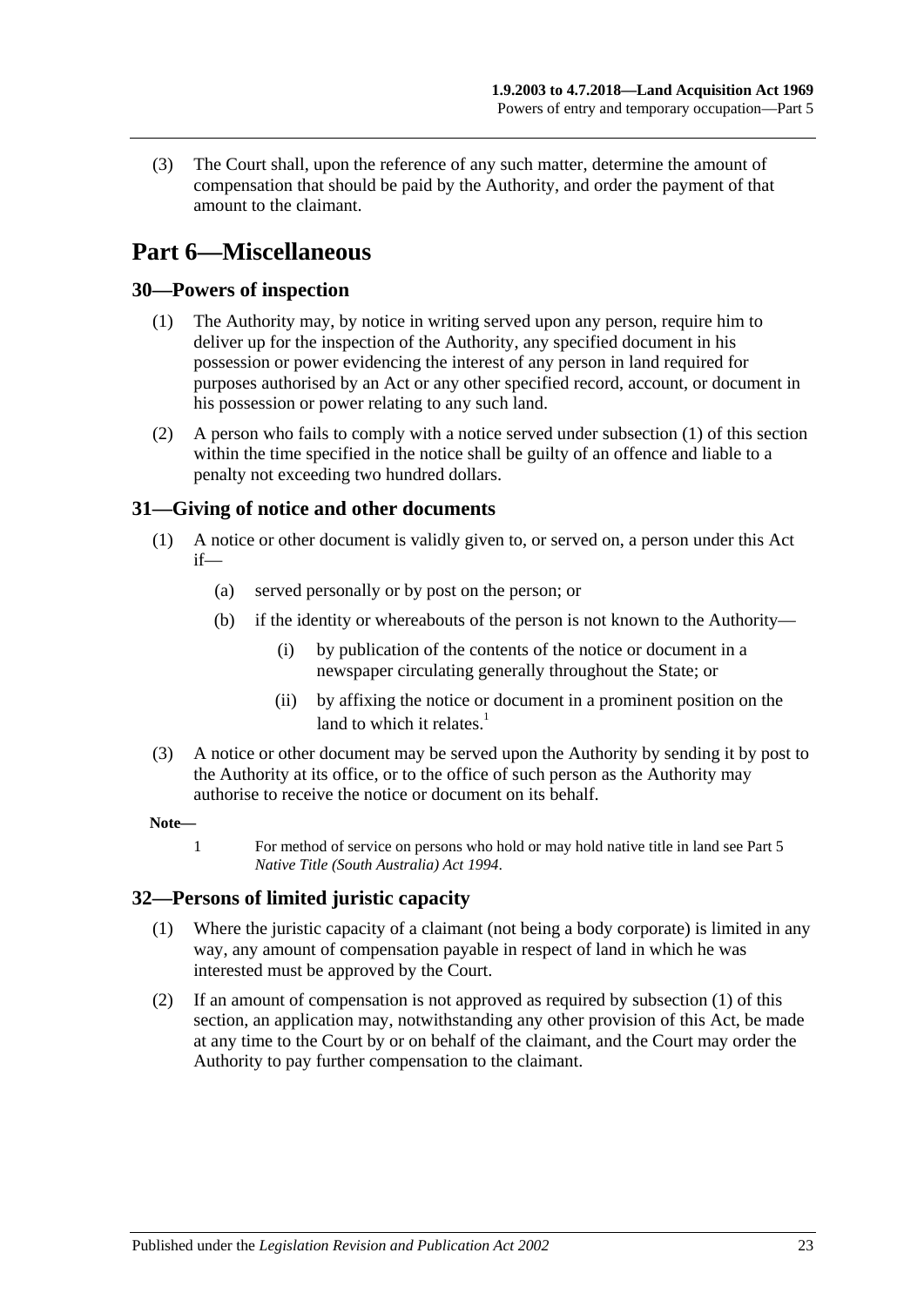#### <span id="page-23-0"></span>**33—Interest**

Where the Authority agrees with a claimant or is ordered to pay a greater amount of compensation than the amount paid into Court in respect of the acquisition of any land, the Authority must also pay the additional sum that would have accrued (whether as interest or otherwise) had the amount agreed or ordered been paid into Court instead.

#### <span id="page-23-1"></span>**35—Authority may dispose of surplus land**

The Authority may sell, lease, or otherwise deal with or dispose of any land acquired pursuant to this Act that it does not require for purposes authorised by an Act.

#### <span id="page-23-2"></span>**36—Costs**

In any proceedings under this Act the Court may award such costs as it thinks proper, but, in making an order for costs, shall, where it is, in the opinion of the Court, appropriate to do so, take into consideration—

- (a) the amount of compensation awarded by the Court as compared with the amount (if any) offered by the Authority; and
- (b) the extent to which, in the opinion of the Court, the proceedings have arisen from, or been affected by—
	- (i) unreasonable conduct on the part of the claimant or the Authority; or
	- (ii) an excessive claim by the claimant or unduly depressed offer by the Authority.

## <span id="page-23-3"></span>**36A—Recovery of compensation from Authority**

Compensation payable under this Act may be recovered from the Authority as a debt.

## <span id="page-23-4"></span>**37—Summary of procedure**

Proceedings for offences against this Act shall be disposed of summarily.

#### <span id="page-23-5"></span>**38—Regulations**

The Governor may make such regulations as are contemplated by this Act, or as he deems necessary or expedient for the purposes of this Act, and, without limiting the generality of the foregoing, those regulations may—

- (a) prescribe the form of any notice or document for the purposes of this Act; and
- (b) prescribe any rate of interest or rate of rental for the purposes of this Act; and
- (c) prescribe the terms and conditions of any tenancy at will under [section](#page-18-0) 24 of this Act; and
- (d) provide for a penalty, not exceeding one hundred dollars, recoverable summarily, for breach of, or non-compliance with, any regulation.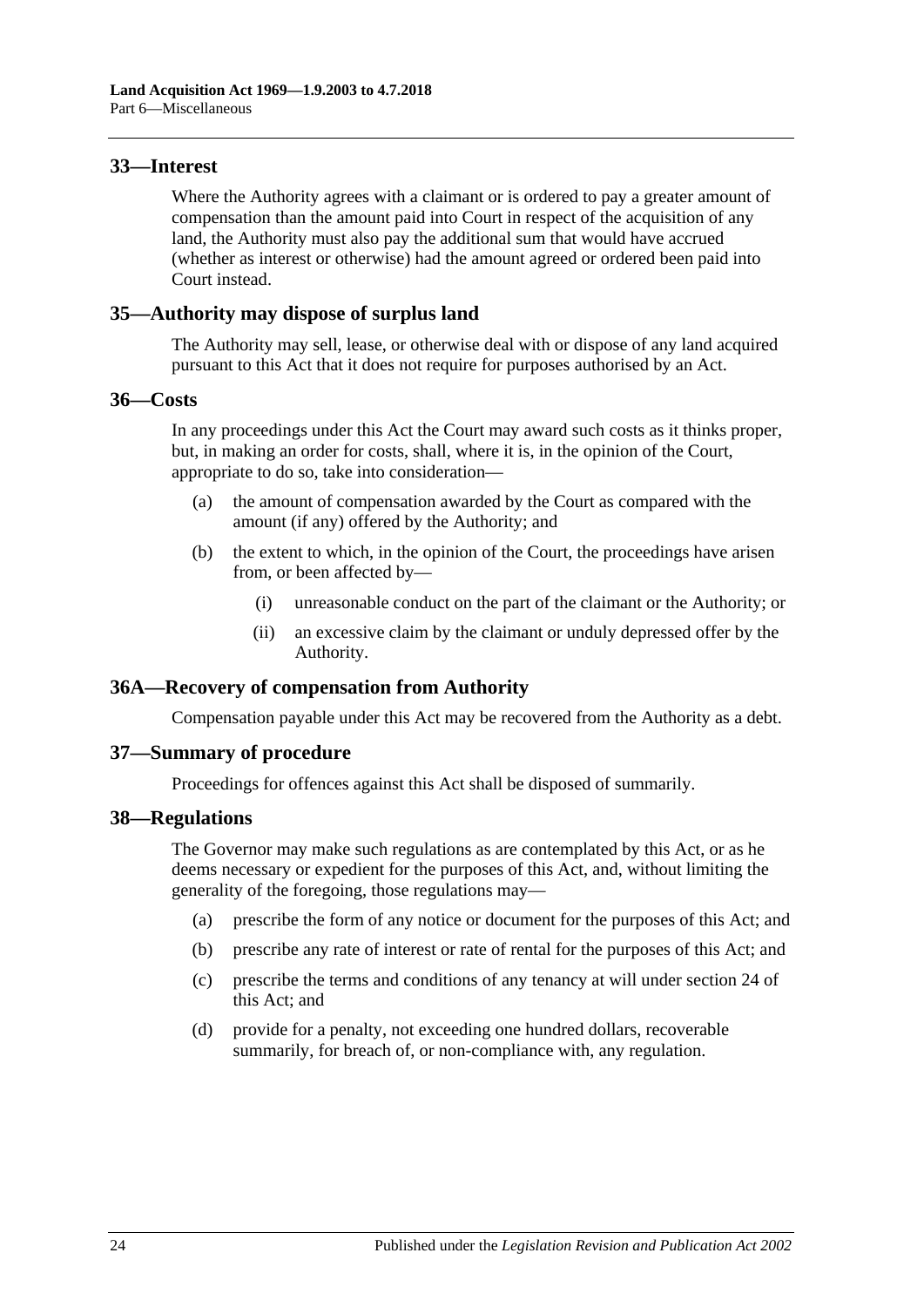# <span id="page-24-0"></span>**Legislative history**

## **Notes**

- Amendments of this version that are uncommenced are not incorporated into the text.
- Please note—References in the legislation to other legislation or instruments or to titles of bodies or offices are not automatically updated as part of the program for the revision and publication of legislation and therefore may be obsolete.
- Earlier versions of this Act (historical versions) are listed at the end of the legislative history.
- For further information relating to the Act and subordinate legislation made under the Act see the Index of South Australian Statutes or www.legislation.sa.gov.au.

# **Legislation repealed by principal Act**

The *Land Acquisition Act 1969* repealed the following:

*Compulsory Acquisition of Land Act 1925 Compulsory Acquisition of Land Act Amendment Act 1959 Compulsory Acquisition of Land Act Amendment Act 1966*

# **Principal Act and amendments**

New entries appear in bold.

| Year    | N <sub>o</sub> | Title                                                                   | Assent     | Commencement                                                           |
|---------|----------------|-------------------------------------------------------------------------|------------|------------------------------------------------------------------------|
| 1969    | 93             | Land Acquisition Act 1969                                               | 11.12.1969 | 28.5.1970 (Gazette 28.5.1970 p1954)                                    |
| 1972    | 126            | Land Acquisition Act Amendment<br>Act 1972                              | 30.11.1972 | 8.2.1973 (Gazette 8.2.1973 p439)                                       |
| 1990    | 71             | Land Acquisition Act Amendment<br>Act 1990                              | 20.12.1990 | 1.7.1991 (Gazette 20.6.1991 p1918)                                     |
| 1994    | - 87           | Land Acquisition (Native Title)<br>Amendment Act 1994                   | 15.12.1994 | 9.5.1996 (Gazette 9.5.1996 p2440)                                      |
| 1997 5  |                | Land Acquisition (Right of Review)<br>Amendment Act 1997                | 20.3.1997  | 10.4.1997 (Gazette 10.4.1997 p1456)                                    |
| 1998 59 |                | <b>Statutes Amendment</b><br>(Attorney-General's Portfolio)<br>Act 1998 | 3.9.1998   | Pt 6 (s 10)-13.12.1998 ( <i>Gazette</i><br>3.12.1998 p1676)            |
| 2001    | -53            | Land Acquisition (Native Title)<br>Amendment Act 2001                   | 1.11.2001  | 1.9.2003 ( <i>Gazette 21.8.2003 p3274</i> )                            |
| 2017 51 |                | Statutes Amendment (SACAT No 2)<br>Act 2017                             | 28.11.2017 | Pt 24 (ss $122 \& 123$ )-5.7.2018 ( <i>Gazette</i><br>28.6.2018 p2618) |

## **Provisions amended since 3 February 1976**

Legislative history prior to 3 February 1976 appears in marginal notes and footnotes included in the consolidation of this Act contained in Volume 5 of The Public General Acts of South Australia 1837-1975 at page 462.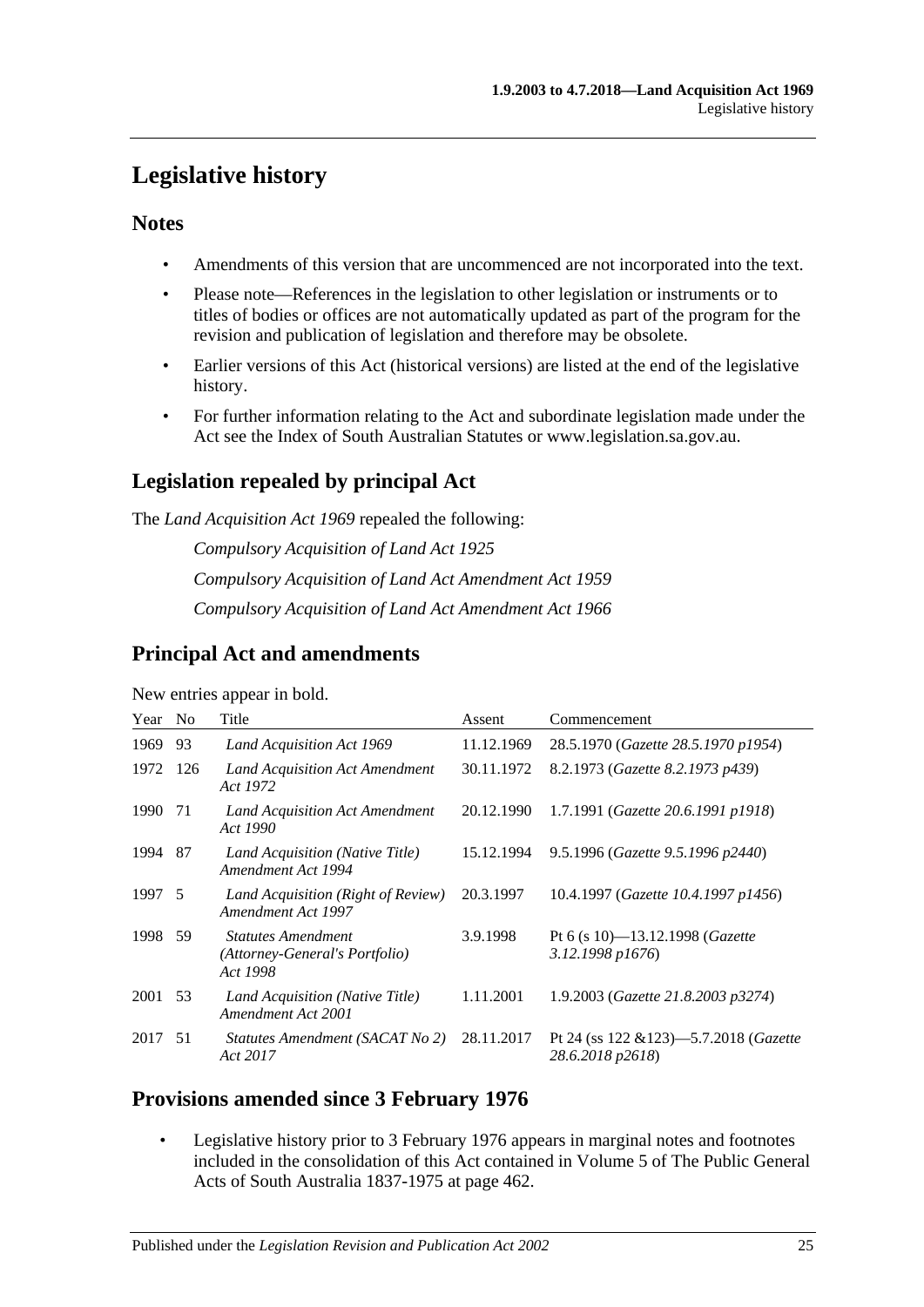New entries appear in bold.

Entries that relate to provisions that have been deleted appear in italics.

| Provision                         | How varied                                                            | Commencement |
|-----------------------------------|-----------------------------------------------------------------------|--------------|
| Long title                        | substituted by 87/1994 s 3                                            | 9.5.1996     |
| Pt1                               |                                                                       |              |
| s <sub>2</sub>                    | omitted under Legislation Revision and<br><b>Publication Act 2002</b> | 1.9.2003     |
| s <sub>3</sub>                    | substituted by 87/1994 s 4                                            | 9.5.1996     |
| $ss$ 4 and 5                      | deleted by 87/1994 s 4                                                | 9.5.1996     |
| s <sub>6</sub>                    |                                                                       |              |
| s(6(1))                           | s 6 redesignated as $s$ 6(1) by 87/1994 s 5(f)                        | 9.5.1996     |
|                                   | acquisition project inserted by $53/2001$ s $3(a)$                    | 1.9.2003     |
| authorised<br>undertaking         | deleted by $87/1994 s 5(a)$                                           | 9.5.1996     |
| Authority                         | inserted by $87/1994$ s $5(a)$                                        | 9.5.1996     |
| claimant                          | substituted by $53/2001$ s 3(b)                                       | 1.9.2003     |
| Commonwealth<br>Registrar         | inserted by $53/2001$ s 3(b)                                          | 1.9.2003     |
| Court                             | inserted by $87/1994$ s $5(b)$                                        | 9.5.1996     |
| <b>ERD Court</b>                  | inserted by $87/1994$ s $5(b)$                                        | 9.5.1996     |
| infrastructure<br>facility        | inserted by $53/2001$ s 3(c)                                          | 1.9.2003     |
| interest                          | substituted by $87/1994$ s $5(c)$                                     | 9.5.1996     |
| native title                      | inserted by $87/1994$ s $5(d)$                                        | 9.5.1996     |
|                                   | deleted by $53/2001$ s $3(d)$                                         | 1.9.2003     |
| native title holder               | inserted by $87/1994$ s $5(d)$                                        | 9.5.1996     |
|                                   | deleted by $53/2001$ s $3(d)$                                         | 1.9.2003     |
| native title land                 | inserted by $87/1994$ s $5(d)$                                        | 9.5.1996     |
|                                   | deleted by $53/2001$ s $3(d)$                                         | 1.9.2003     |
| native title                      | inserted by $53/2001$ s 3(d)                                          | 1.9.2003     |
| owner                             | inserted by $53/2001$ s 3(d)                                          | 1.9.2003     |
| prescribed private<br>acquisition | inserted by $53/2001$ s 3(d)                                          | 1.9.2003     |
| Registrar                         | inserted by $87/1994$ s $5(d)$                                        | 9.5.1996     |
| registered<br>representative      | inserted by $87/1994$ s $5(d)$                                        | 9.5.1996     |
| special Act                       | inserted by $87/1994$ s $5(d)$                                        | 9.5.1996     |
| town or city                      | inserted by $53/2001$ s 3(e)                                          | 1.9.2003     |
| the Authority                     | deleted by $87/1994 s 5(e)$                                           | 9.5.1996     |
| the Court                         | deleted by $87/1994 s 5(e)$                                           | 9.5.1996     |
| the Registrar                     | deleted by $87/1994 s 5(e)$                                           | 9.5.1996     |
| the special Act                   | deleted by $87/1994 s 5(e)$                                           | 9.5.1996     |
| undertaking                       | deleted by $87/1994 s 5(e)$                                           | 9.5.1996     |
| s(6(2))                           | inserted by $87/1994$ s $5(f)$                                        | 9.5.1996     |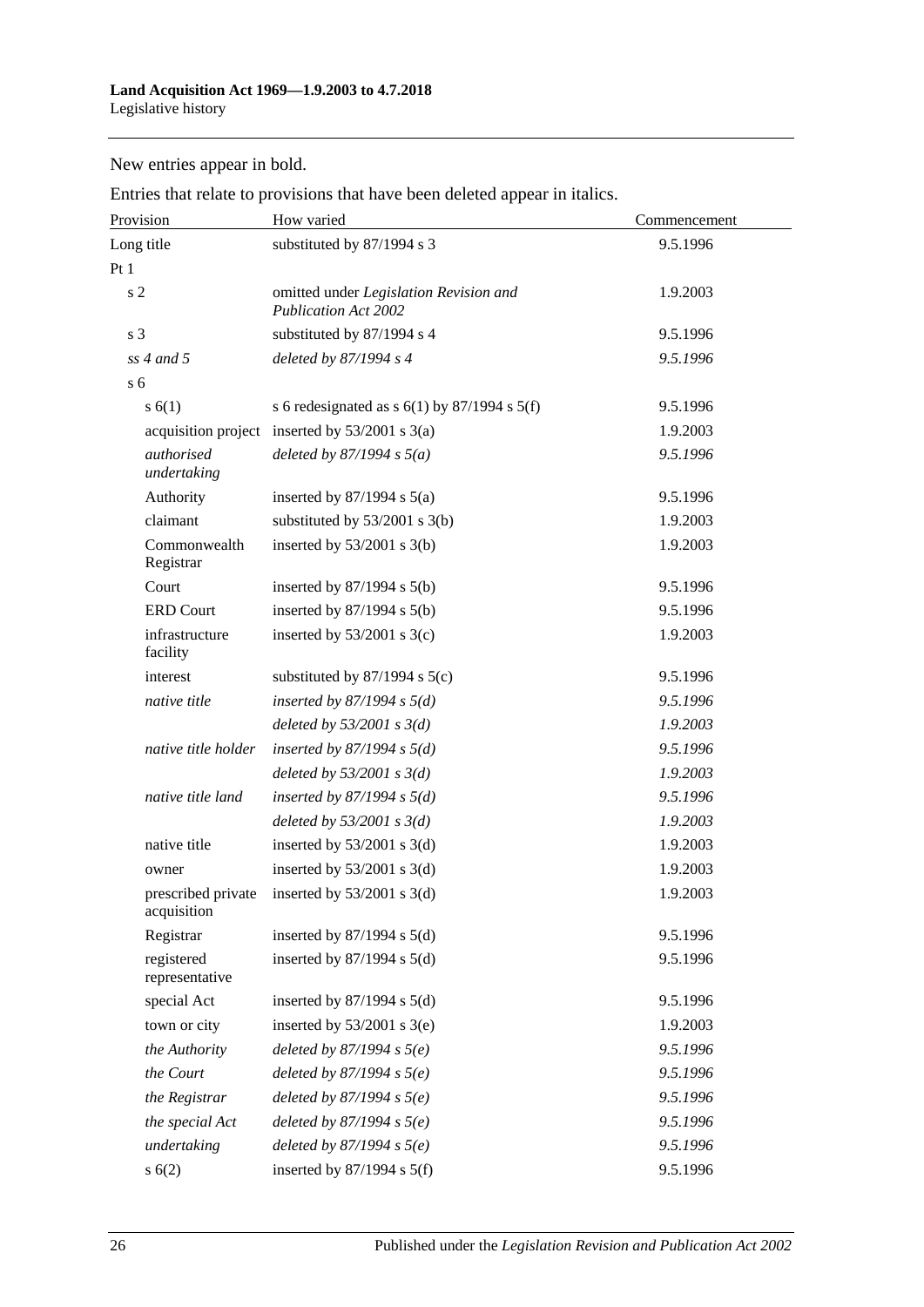#### **1.9.2003 to 4.7.2018—Land Acquisition Act 1969** Legislative history

| s(6(3))                | inserted by $53/2001$ s 3(f)       | 1.9.2003  |
|------------------------|------------------------------------|-----------|
| s 7                    |                                    |           |
| s(7(1))                | amended by $87/1994$ s $6(a)$      | 9.5.1996  |
| s7(1a)                 | inserted by $87/1994$ s $6(b)$     | 9.5.1996  |
| s(7(2)                 | amended by 87/1994 s 6(c)          | 9.5.1996  |
|                        | amended by $53/2001$ s $4(a)$      | 1.9.2003  |
| s(7(3))                | inserted by $53/2001$ s 4(b)       | 1.9.2003  |
| Pt 2                   |                                    |           |
| s 10                   | amended by 87/1994 s 7             | 9.5.1996  |
|                        | substituted by 53/2001 s 5         | 1.9.2003  |
| s 11                   | substituted by 87/1994 s 8         | 9.5.1996  |
| s 11(2)                | amended by 53/2001 s 6             | 1.9.2003  |
| s 12                   | substituted by 87/1994 s 9         | 9.5.1996  |
| 12(2)                  | amended by 53/2001 s 7             | 1.9.2003  |
| s 12(3)                | amended by 5/1997 s 3              | 10.4.1997 |
| s 12A                  | inserted by 5/1997 s 4             | 10.4.1997 |
| s 12B                  | inserted by 53/2001 s 8            | 1.9.2003  |
| s 13                   |                                    |           |
| s 13(1)                | substituted by 53/2001 s 9         | 1.9.2003  |
| Pt 3                   |                                    |           |
| s 15                   |                                    |           |
| s 15(1)                | amended by $53/2001$ s $10(a)$     | 1.9.2003  |
| s 15(3)                | substituted by 87/1994 s 10        | 9.5.1996  |
|                        | substituted by $53/2001$ s $10(b)$ | 1.9.2003  |
| s 15(4)                | substituted by 87/1994 s 10        | 9.5.1996  |
|                        | amended by $53/2001$ s $10(c)$     | 1.9.2003  |
| s 15(4a)               | inserted by $53/2001$ s $10(d)$    | 1.9.2003  |
| s 15(5)                | substituted by 87/1994 s 10        | 9.5.1996  |
|                        | amended by 53/2001 s 10(e)         | 1.9.2003  |
| s 15(5a)               | inserted by $53/2001$ s $10(f)$    | 1.9.2003  |
| s 15(6) and (7)        | substituted by 87/1994 s 10        | 9.5.1996  |
| s 16                   |                                    |           |
| s 16(1)                | substituted by $87/1994$ s $11(a)$ | 9.5.1996  |
|                        | substituted by $53/2001$ s $11(a)$ | 1.9.2003  |
| $s\,16(1a)$            | inserted by $87/1994 s 11(a)$      | 9.5.1996  |
|                        | deleted by $53/2001 s 11(a)$       | 1.9.2003  |
| s 16(2)                | substituted by $87/1994$ s $11(a)$ | 9.5.1996  |
|                        | amended by 53/2001 s 11(b)         | 1.9.2003  |
| $s\,16(3a)$ and $(3b)$ | inserted by $87/1994 s 11(b)$      | 9.5.1996  |
|                        | deleted by $53/2001$ s $11(c)$     | 1.9.2003  |
| s16(5)                 | substituted by $87/1994$ s $11(c)$ | 9.5.1996  |
|                        | substituted by $53/2001$ s $11(d)$ | 1.9.2003  |
| s16(5a)                | inserted by 53/2001 s 11(d)        | 1.9.2003  |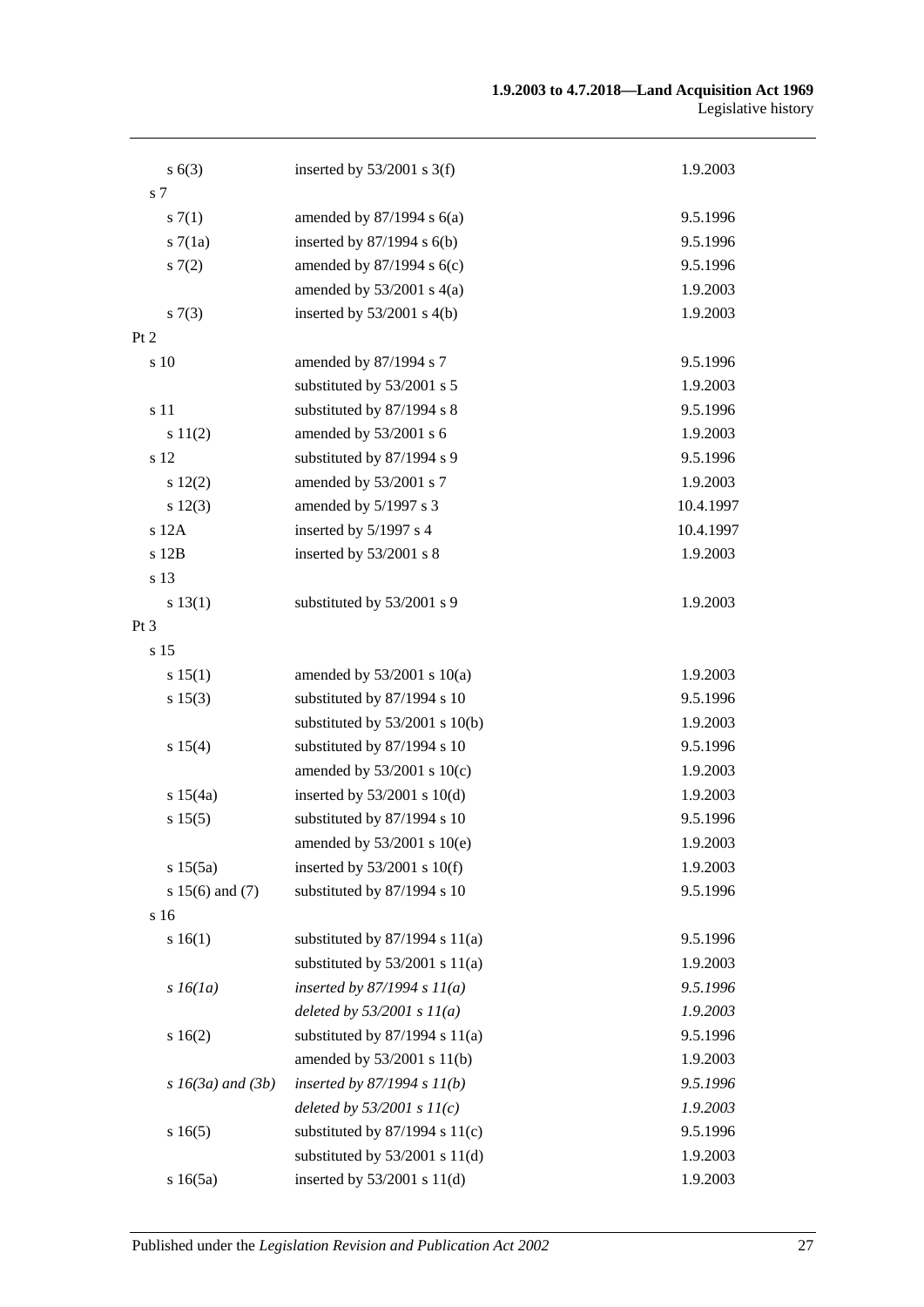#### **Land Acquisition Act 1969—1.9.2003 to 4.7.2018** Legislative history

| s 16(6)              | inserted by $87/1994$ s $11(c)$                             | 9.5.1996 |
|----------------------|-------------------------------------------------------------|----------|
| s 17                 |                                                             |          |
| s 17(1)              | s 17 redesignated as s 17(1) by 87/1994 s 12                | 9.5.1996 |
| s 17(2)              | inserted by 87/1994 s 12                                    | 9.5.1996 |
|                      | amended by 53/2001 s 12                                     | 1.9.2003 |
| Pt 4                 | heading substituted by 87/1994 s 13                         | 9.5.1996 |
| Pt 4 Div 1           | heading inserted by 87/1994 s 14                            | 9.5.1996 |
|                      | amended by 53/2001 s 13                                     | 1.9.2003 |
| s 18                 | substituted by 87/1994 s 14                                 | 9.5.1996 |
|                      | substituted by 53/2001 s 14                                 | 1.9.2003 |
| s 19                 | substituted by 87/1994 s 14                                 | 9.5.1996 |
|                      | substituted by 53/2001 s 15                                 | 1.9.2003 |
| s 20                 | amended by 71/1990 s 3                                      | 1.7.1991 |
|                      | substituted by 87/1994 s 14                                 | 9.5.1996 |
| $s \ 20(2)$          | amended by $53/2001$ s $16(a)$                              | 1.9.2003 |
| $s\ 20(3)$           | substituted by 53/2001 s 16(b)                              | 1.9.2003 |
| $s \ 20(4)$ (7)      | inserted by $53/2001$ s $16(b)$                             | 1.9.2003 |
| s 20A                | inserted by 53/2001 s 17                                    | 1.9.2003 |
| s 21                 | substituted by 87/1994 s 14                                 | 9.5.1996 |
|                      | substituted by 53/2001 s 18                                 | 1.9.2003 |
| s 22                 | substituted by 87/1994 s 14                                 | 9.5.1996 |
| $s\,22(1)$           | amended by 53/2001 s 19                                     | 1.9.2003 |
| Pt 4 Div 1A          | inserted by 53/2001 s 20                                    | 1.9.2003 |
| Pt 4 Div 2           | heading inserted by 87/1994 s 14                            | 9.5.1996 |
| s 22B                | inserted by 53/2001 s 21                                    | 1.9.2003 |
| s 23                 | substituted by 87/1994 s 14                                 | 9.5.1996 |
| $s\,23(2)$           | deleted by $53/2001$ s $22(a)$                              | 1.9.2003 |
| $s\,23(4)$           | amended by 53/2001 s 22(b)                                  | 1.9.2003 |
| $s$ 23(5) and (6)    | inserted by $53/2001$ s $22(c)$                             | 1.9.2003 |
| s 23A                | inserted by 87/1994 s 14                                    | 9.5.1996 |
| $s$ 23A $(3a)$       | inserted by 53/2001 s 23                                    | 1.9.2003 |
| s 23B                | inserted by 87/1994 s 14                                    | 9.5.1996 |
|                      | substituted by 53/2001 s 24                                 | 1.9.2003 |
| s 23C                | inserted by 87/1994 s 14                                    | 9.5.1996 |
| s $23C(1)$ and $(2)$ | substituted by $53/2001$ s $25(a)$                          | 1.9.2003 |
| $s\,23C(3)$          | amended by 53/2001 s 25(b)                                  | 1.9.2003 |
| s $23C(4)$ and $(5)$ | inserted by $53/2001$ s $25(c)$                             | 1.9.2003 |
| s23D                 | inserted by 87/1994 s 14                                    | 9.5.1996 |
|                      | deleted by 53/2001 s 26                                     | 1.9.2003 |
| s <sub>25</sub>      |                                                             |          |
| s 25(1)              | s 25 amended and redesignated as s 25(1) by<br>87/1994 s 15 | 9.5.1996 |
| s 25(2)              | inserted by $87/1994$ s $15(c)$                             | 9.5.1996 |